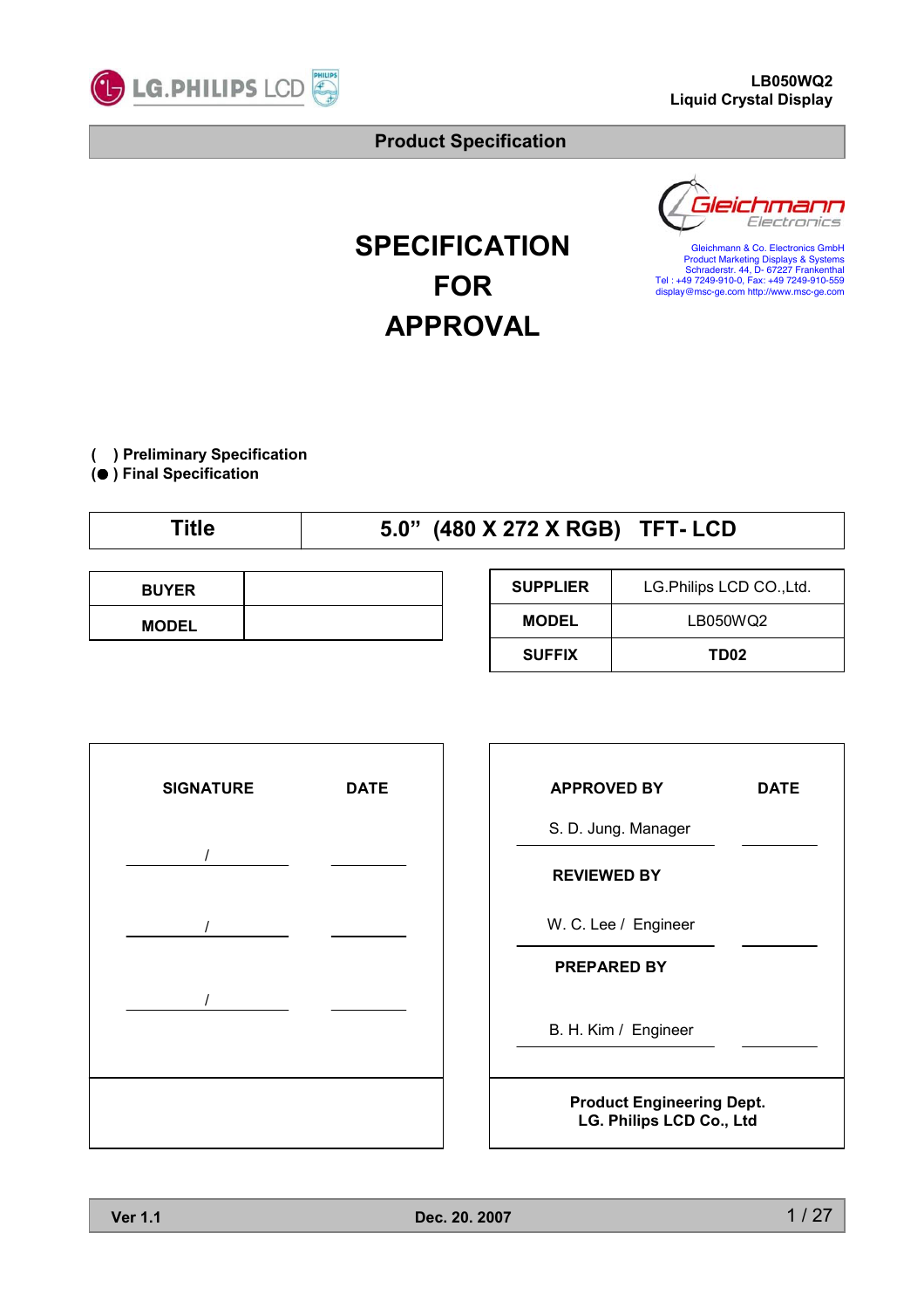

# **Contents**

| No.            | <b>Item</b>                              | Page |  |  |  |  |
|----------------|------------------------------------------|------|--|--|--|--|
| 0              | <b>Record of Revisions</b>               | 3    |  |  |  |  |
| 1              | General Description                      |      |  |  |  |  |
| $\mathbf{2}$   | Interface Connection                     | 6    |  |  |  |  |
| 3              | Absolute Maximum Ratings                 | 8    |  |  |  |  |
| 4              | <b>Electrical Characteristics</b>        | 9    |  |  |  |  |
| 5              | <b>Touch Screen Panel Specifications</b> | 15   |  |  |  |  |
| 6              | <b>Optical Characteristics</b>           | 18   |  |  |  |  |
| $\overline{7}$ | <b>Mechanical Characteristics</b>        | 21   |  |  |  |  |
| 8              | Color Input Data Reference               | 22   |  |  |  |  |
| 9              | <b>Reliability Test</b>                  | 23   |  |  |  |  |
| 10             | <b>Outline Dimension</b>                 | 24   |  |  |  |  |
| 11             | Packing                                  | 25   |  |  |  |  |
| 12             | Precautions                              | 26   |  |  |  |  |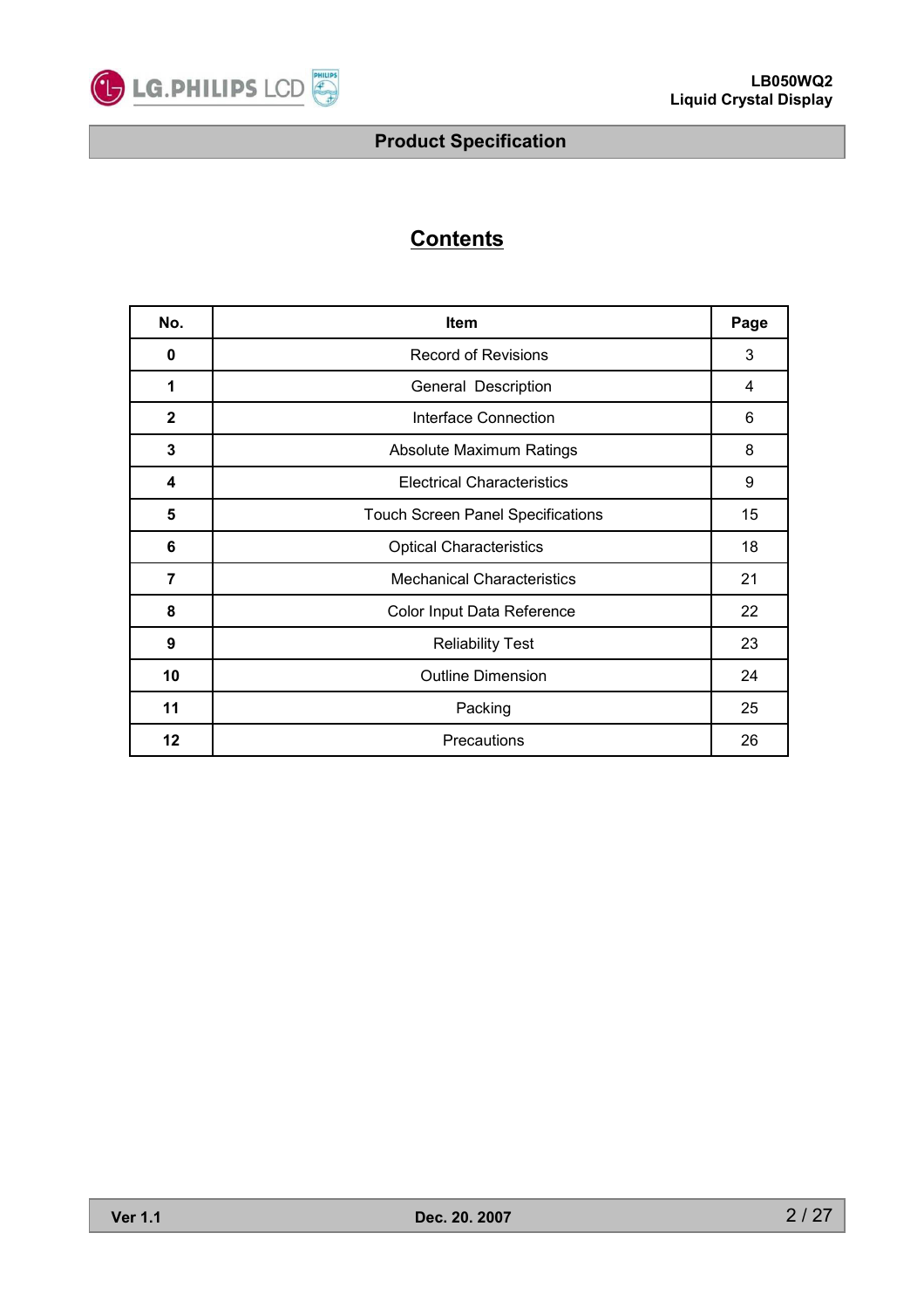

## RECORD OF REVISIONS

|       | Revision No Revision Date | Page    | Description                                            | Note |
|-------|---------------------------|---------|--------------------------------------------------------|------|
| $1.0$ | Nov. 06.2007              |         | Final                                                  |      |
| 1.1   | Dec. 20. 2007             | $\bf 8$ | Changed Humidity Specification                         |      |
|       |                           | 18      | Changed Luminance Spec (Min $320 \rightarrow$ Min 350) |      |
|       |                           | 25      | <b>Changed Packing Method</b>                          |      |
|       |                           |         |                                                        |      |
|       |                           |         |                                                        |      |
|       |                           |         |                                                        |      |
|       |                           |         |                                                        |      |
|       |                           |         |                                                        |      |
|       |                           |         |                                                        |      |
|       |                           |         |                                                        |      |
|       |                           |         |                                                        |      |
|       |                           |         |                                                        |      |
|       |                           |         |                                                        |      |
|       |                           |         |                                                        |      |
|       |                           |         |                                                        |      |
|       |                           |         |                                                        |      |
|       |                           |         |                                                        |      |
|       |                           |         |                                                        |      |
|       |                           |         |                                                        |      |
|       |                           |         |                                                        |      |
|       |                           |         |                                                        |      |
|       |                           |         |                                                        |      |
|       |                           |         |                                                        |      |
|       |                           |         |                                                        |      |
|       |                           |         |                                                        |      |
|       |                           |         |                                                        |      |
|       |                           |         |                                                        |      |
|       |                           |         |                                                        |      |
|       |                           |         |                                                        |      |
|       |                           |         |                                                        |      |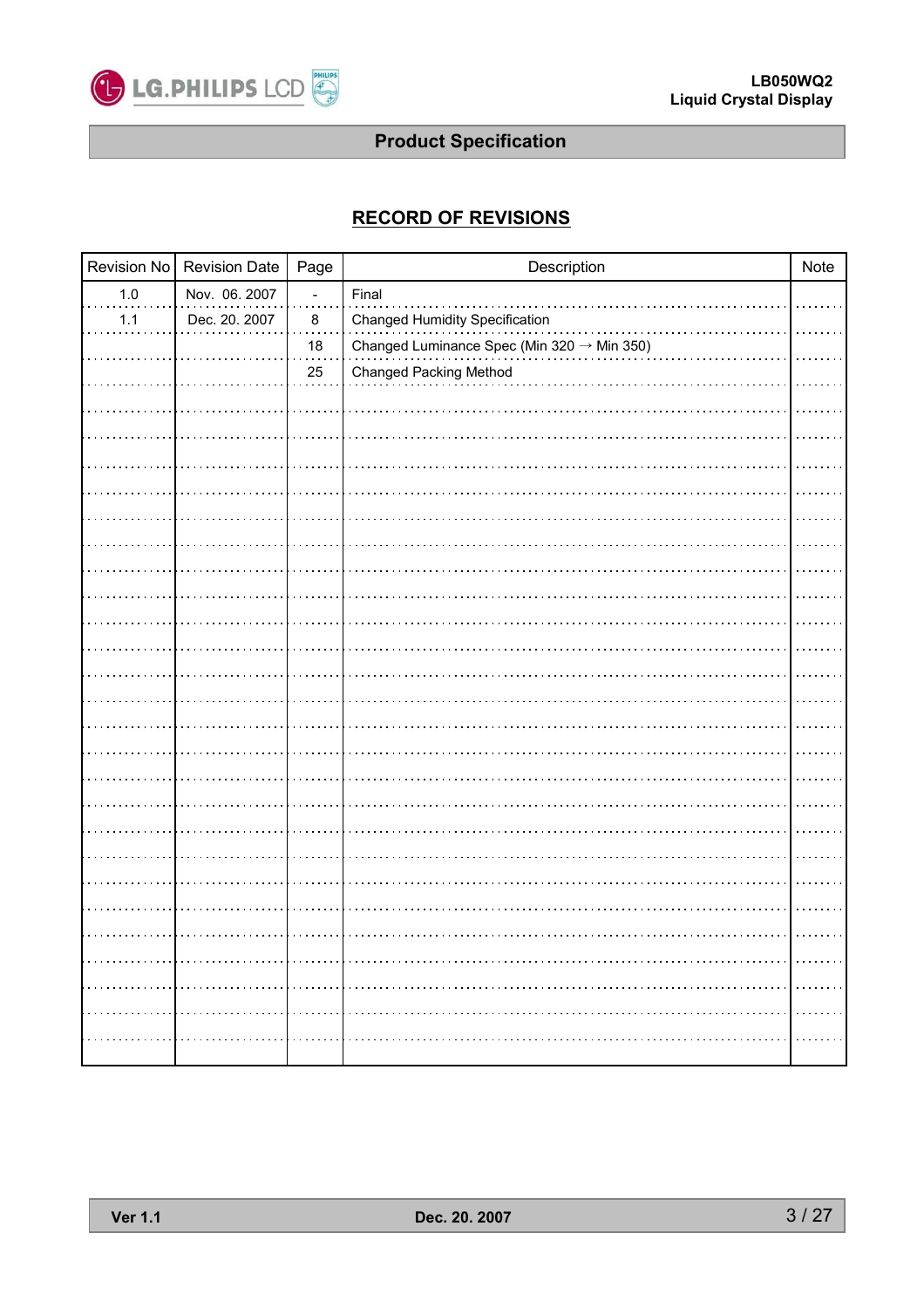

## 1. General Description

### 1-1. Description

The LB050WQ2-TD01 is a White LED Backlight Assembly Product of TFT LCD with Touch Screen Panel. This module utilizes amorphous silicon thin film transistors. A 5.0" active matrix liquid crystal display allows 16M colors to be displayed.

The applications are portable DVD, Car Navigation, multimedia applications and others AV system.

#### 1-2. Features

- High Brightness & Contrast ratio
- Wide Viewing Angle
- WQVGA(480X272 pixels) resolution
- 8 Bits color depth
- T-Con & Power Block is built In D-IC
- Low power consumption
- With Touch screen panel (Film to Glass type)
- DE (Data Enable) Only mode DE, DOTCLK

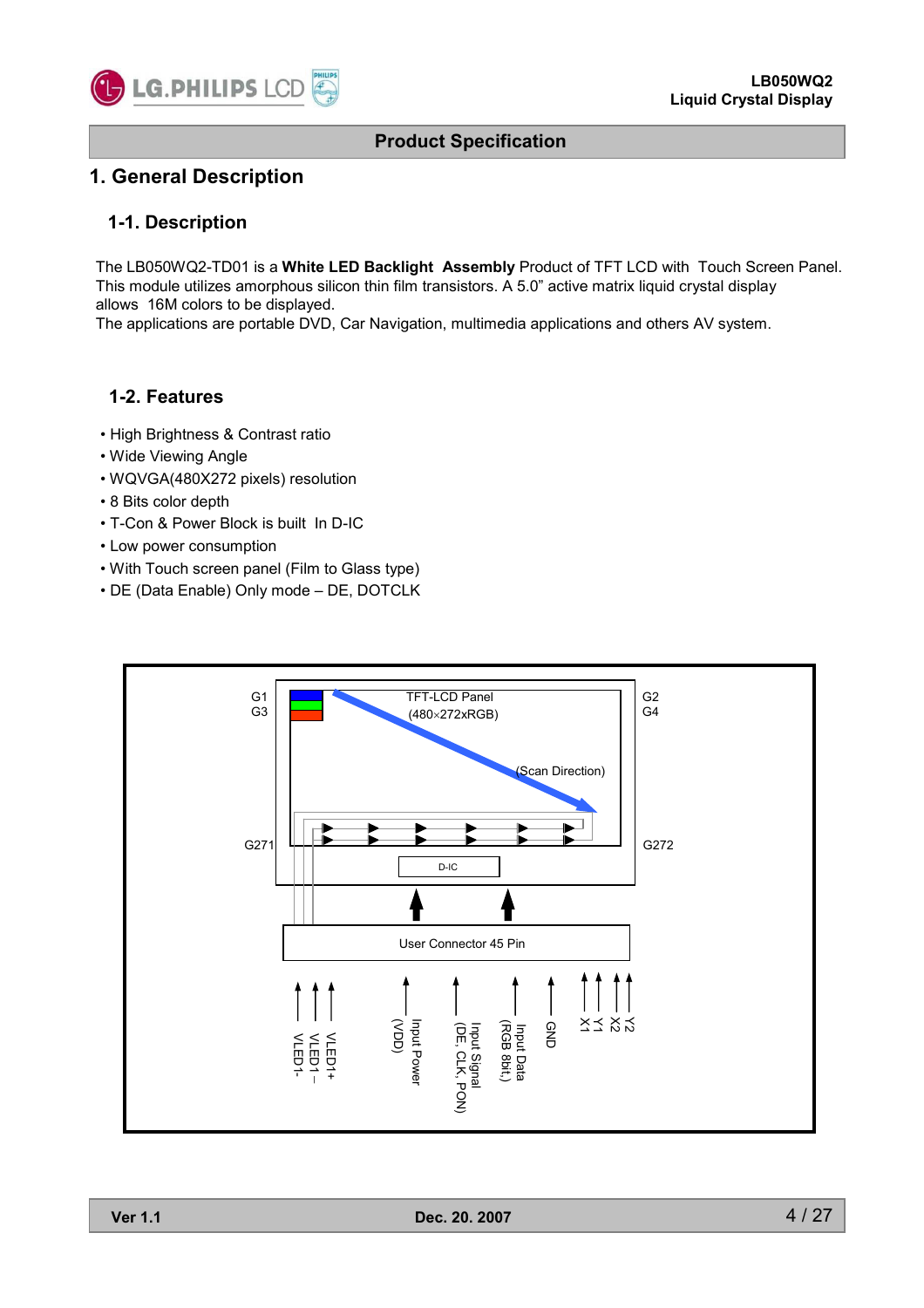

# 1-3. General Specification

| <b>PARAMETER</b>          | <b>SPECIFICATION</b>               | <b>REMARK</b>                |
|---------------------------|------------------------------------|------------------------------|
| <b>Active Screen Size</b> | 5.0 inches                         | Diagonal                     |
| <b>Outline Dimension</b>  | 124[H] x 77.2[V] x 4.3[D]          | With TSP<br>[mm]             |
| <b>Active Area</b>        | 110.736[H] x 62.424[V]             | [mm]                         |
| Number of dots            | 480[H] x 272 x RGB[V]              |                              |
| Dot Pitch                 | $0.2307 \times 0.2295$             | [mm]                         |
| Display Mode              | TN / Transmissive / Normally White |                              |
| <b>Viewing Direction</b>  | 6 o'clock                          | 12 o'clock<br>(good viewing) |
| Color Filter Array        | <b>RGB Horizontal Stripe</b>       |                              |
| Signal Interface          | <b>Digital RGB</b>                 |                              |
| Weight                    | 89                                 | [g]                          |
| <b>Backlight</b>          | 12LED <sub>s</sub>                 |                              |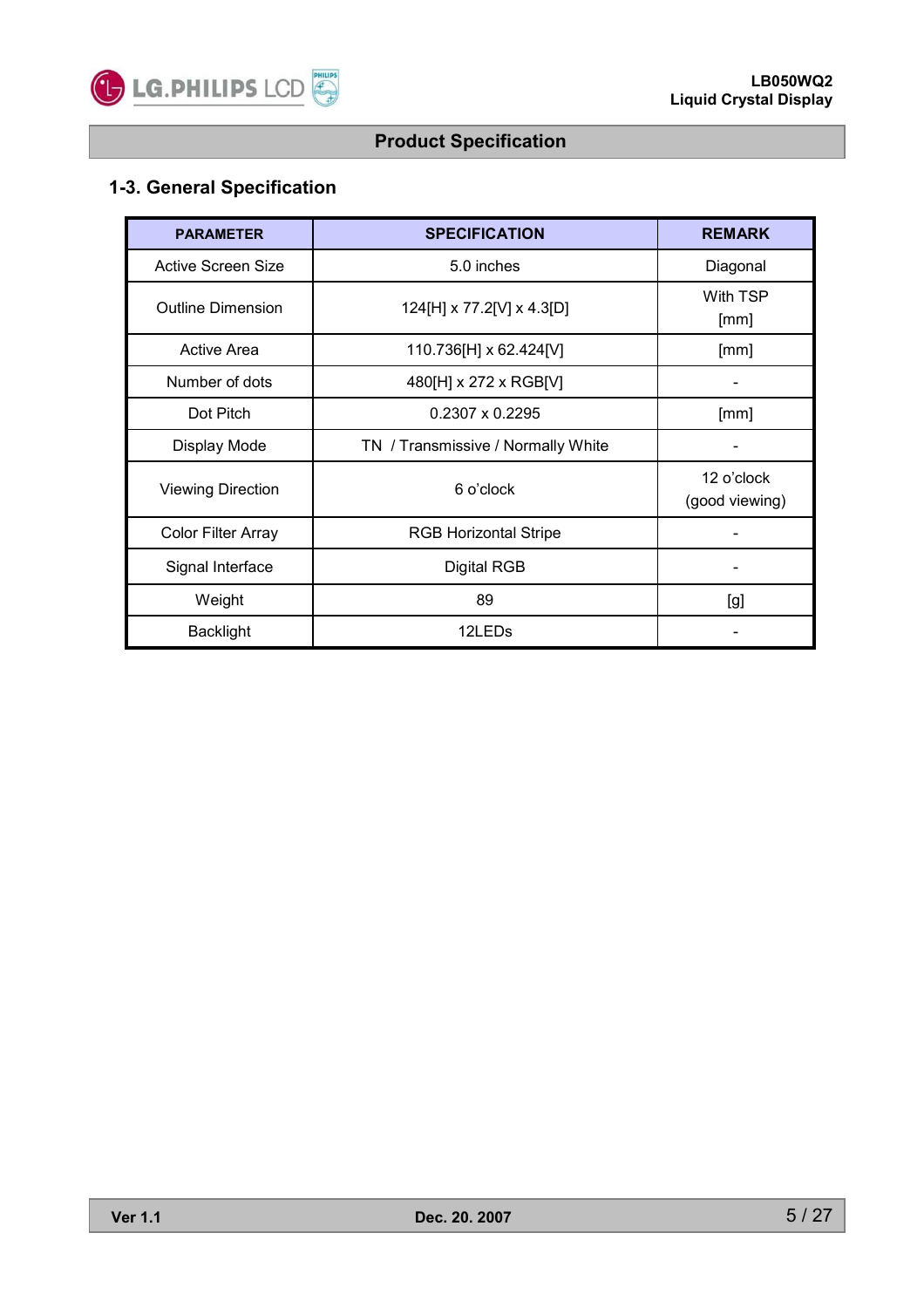

### 2. Interface Connections

This LCD employs one interface connection for the operation of module. The pin configuration for the connector is shown in the table below.

### 2-1. Main LCM Connector

(Connector Type: 45Pin 0.5mm pitch, Mating Connector: Hirose FH12 Series )

| Pin                       | Symbol         | Description            | I/O          | Remark       |
|---------------------------|----------------|------------------------|--------------|--------------|
| $\mathbf{1}$              | <b>VSS</b>     | <b>GROUND</b>          | $\mathbf{I}$ |              |
| $\overline{c}$            | <b>VSS</b>     | <b>GROUND</b>          | $\mathsf I$  |              |
| $\ensuremath{\mathsf{3}}$ | VDD            | Power Supply           | $\mathbf{I}$ | 2.5V or 3.3V |
| $\overline{\mathbf{4}}$   | <b>VDD</b>     | Power Supply           | $\mathbf{I}$ | 2.5V or 3.3V |
| $\mathbf 5$               | R <sub>0</sub> | RED DATA(LSB)          | I            |              |
| $\,6\,$                   | R <sub>1</sub> | <b>RED DATA</b>        | I            |              |
| $\overline{7}$            | R2             | RED DATA               | $\mathbf{I}$ |              |
| 8                         | R <sub>3</sub> | <b>RED DATA</b>        | $\mathsf I$  |              |
| $\boldsymbol{9}$          | R <sub>4</sub> | RED DATA               | $\mathbf{I}$ |              |
| $10$                      | R <sub>5</sub> | <b>RED DATA</b>        | I            |              |
| 11                        | R <sub>6</sub> | RED DATA               | $\mathbf{I}$ |              |
| 12                        | R7             | <b>RED DATA(MSB)</b>   | $\mathbf{I}$ |              |
| 13                        | ${\rm G0}$     | <b>GREEN DATA(LSB)</b> | $\mathsf I$  |              |
| 14                        | G <sub>1</sub> | <b>GREEN DATA</b>      | $\mathbf{I}$ |              |
| 15                        | G <sub>2</sub> | <b>GREEN DATA</b>      | I            |              |
| 16                        | G <sub>3</sub> | <b>GREEN DATA</b>      | $\mathbf{I}$ |              |
| 17                        | G4             | <b>GREEN DATA</b>      | $\mathsf I$  |              |
| 18                        | G <sub>5</sub> | <b>GREEN DATA</b>      | $\mathsf I$  |              |
| 19                        | G <sub>6</sub> | <b>GREEN DATA</b>      | $\mathbf{I}$ |              |
| 20                        | G7             | <b>GREEN DATA(MSB)</b> | $\mathbf{I}$ |              |
| 21                        | B <sub>0</sub> | <b>BLUE DATA(LSB)</b>  | $\mathsf{I}$ |              |
| 22                        | <b>B1</b>      | <b>BLUE DATA</b>       | $\mathbf{I}$ |              |
| 23                        | <b>B2</b>      | <b>BLUE DATA</b>       | $\mathbf{I}$ |              |
| 24                        | B <sub>3</sub> | <b>BLUE DATA</b>       | $\mathbf{I}$ |              |
| 25                        | B4             | <b>BLUE DATA</b>       | I            |              |
| 26                        | B5             | <b>BLUE DATA</b>       | $\mathbf{I}$ |              |
| 27                        | B6             | <b>BLUE DATA</b>       | $\mathbf{I}$ |              |
| 28                        | <b>B7</b>      | <b>BLUE DATA(MSB)</b>  | $\mathsf I$  |              |
| 29                        | <b>VSS</b>     | <b>GROUND</b>          | $\mathsf I$  |              |
| $30\,$                    | <b>DCLK</b>    | DATA CLOCK             | $\mathsf{I}$ |              |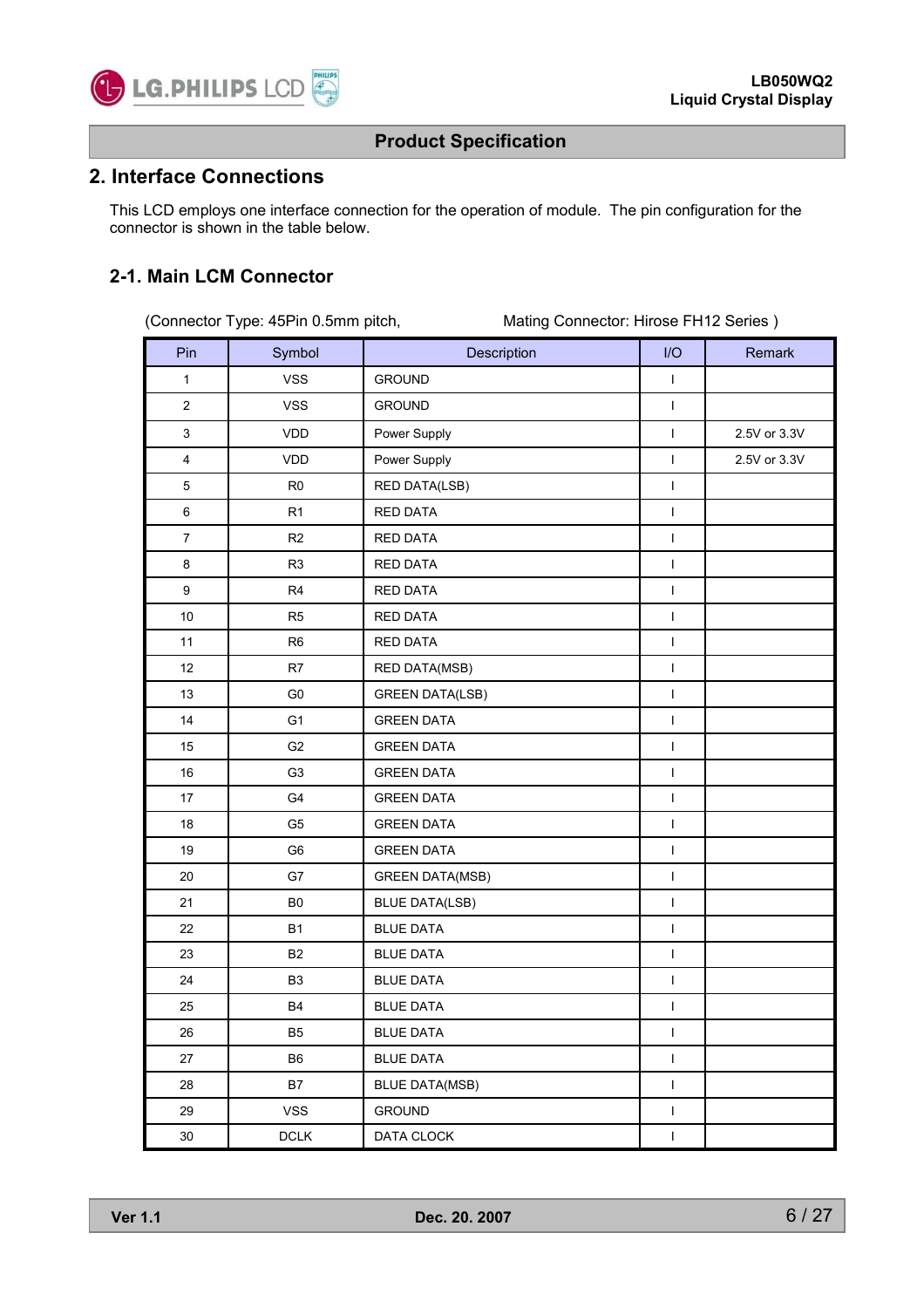

| Pin | Symbol         | Description                          | $II$ | <b>Remark</b>           |
|-----|----------------|--------------------------------------|------|-------------------------|
| 31  | <b>PON</b>     | <b>DISPLAY ON/OFF</b>                | L    |                         |
| 32  | <b>NC</b>      | No Connect                           | I    |                         |
| 33  | <b>NC</b>      | No Connect                           | ı    |                         |
| 34  | DE             | <b>DATA ENABLE</b>                   | ı    |                         |
| 35  | <b>PWRSEL</b>  | <b>VDD Power Select</b>              |      | High: 3.3V<br>Low: 2.5V |
| 36  | <b>VSS</b>     | Ground                               |      |                         |
| 37  | Y2             | Top-electrode-differential analog    |      |                         |
| 38  | X <sub>2</sub> | Left-electrode-differential analog   | ı    |                         |
| 39  | Y1             | Bottom-electrode-differential analog | ı    |                         |
| 40  | X1             | Right-electrode-differential analog  |      |                         |
| 41  | <b>VSS</b>     | Ground                               |      |                         |
| 42  | LED-           | LED_Cathode                          |      |                         |
| 43  | LED-           | LED_Cathode                          | ı    |                         |
| 44  | LED+           | LED_Anode                            | I    |                         |
| 45  | <b>NC</b>      | No Connect                           |      |                         |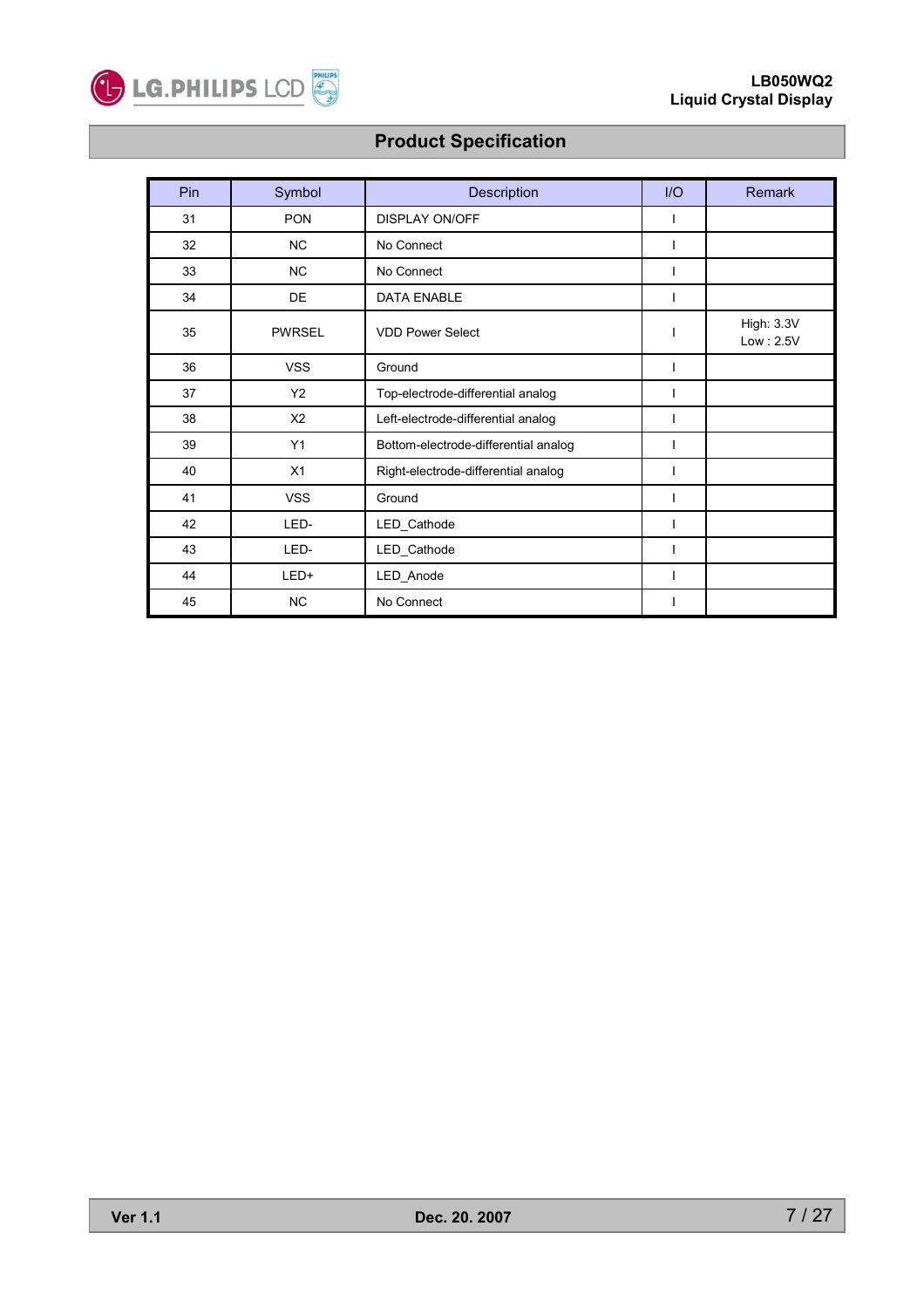

## 3. Absolute Maximum Ratings

If used the beyond absolute maximum ratings, this device can permanently be damaged. It is strongly recommended to use this device at a condition for normal operation.

| <b>Parameter</b>             | <b>Symbol</b>          | <b>CONDITION</b>    | <b>Min</b>               | <b>Max</b> | Unit         | <b>Notes</b> |
|------------------------------|------------------------|---------------------|--------------------------|------------|--------------|--------------|
| Power Supply Voltage         | VDD                    | $T_a = 25^{\circ}C$ | $-0.3$                   | 4.6        | V            |              |
| <b>LED Forward Current</b>   |                        | $T_a = 25^{\circ}C$ | $\overline{\phantom{0}}$ | 30         | mA           | [Note 3-1]   |
| <b>Operating Temperature</b> | $\mathsf{\Gamma_{op}}$ |                     | $-20$                    | 70         | $^{\circ}$ C | [Note 3-2]   |
| Storage Temperature          | ╹st                    | -                   | -30                      | 80         | °C           | [Note 3-2]   |

[Note 3-1] Applies for each LED individually

[Note 3-2] If fixed pattern is displayed for a minutes, Image Sticking may appear.

[Note 3-2] Temp.  $\leq 60^{\circ}$ C, Humidity 95% RH Max

Temp. > 60 $\degree$ C, Absolute humidity shall be less than 95% RH at 60 $\degree$ C. No condensation  $> 40$   $\degree$ 

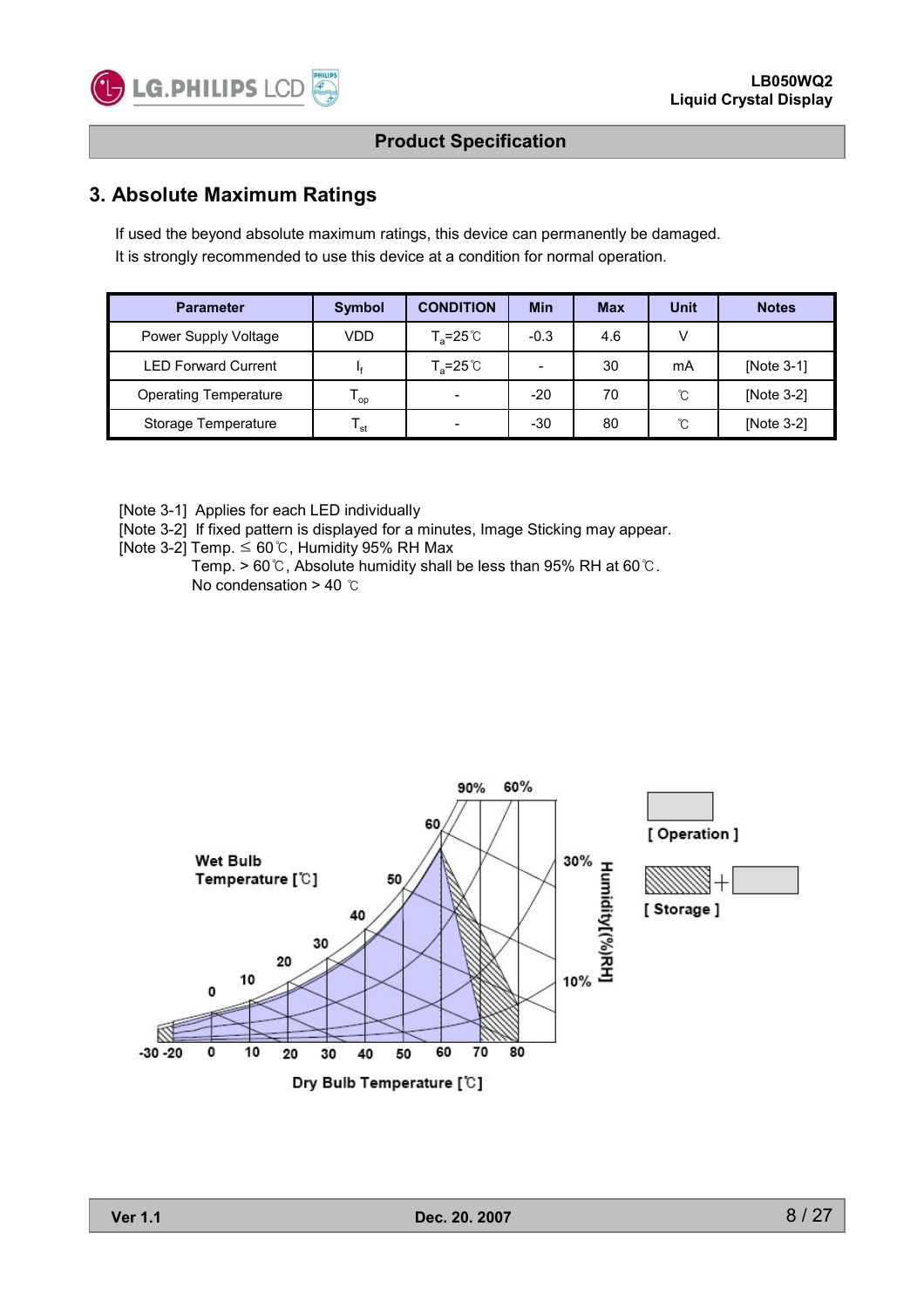

#### 4. Electrical Characteristics

## 4-1. Recommended Operating Conditions

TFT-LCD Panel Driving Section

| $\vee$ LOD . and Driving Occion |               |            |                          |            |             |               |
|---------------------------------|---------------|------------|--------------------------|------------|-------------|---------------|
| <b>PARAMETER</b>                | <b>SYMBOL</b> | MIN.       | TYP.                     | MAX.       | <b>UNIT</b> | <b>REMARK</b> |
|                                 | <b>VDD</b>    | 2.3        | 2.5                      | 2.8        | V           | $[Note4-1]$   |
| <b>Digital Input Voltage</b>    |               | 2.9        | 3.3                      | 3.5        | V           | $[Note4-2]$   |
| Frame Frequency                 | <b>fFRAME</b> |            | 60                       |            | Hz          |               |
| Dot Clock                       | fclk          |            | 9.0                      | 15.0       | <b>MHz</b>  |               |
| Logic Input Voltage             | $V_{\sf IH}$  | $0.7^*VDD$ |                          | <b>VDD</b> | V           |               |
|                                 | $V_{IL}$      | 0          |                          | $0.3*VDD$  | V           |               |
|                                 | $V_{OH}$      | $VDD-0.4$  | $\overline{\phantom{a}}$ | <b>VDD</b> | V           |               |
| Logic Output Voltage            | $V_{OL}$      | 0          |                          | 0.4        | V           |               |
| <b>Power Consumption</b>        |               |            | 95                       | 115        | mW          | White         |
|                                 |               |            | 110                      | 130        | mW          | <b>Black</b>  |

[Note4-1] PWRSEL = LOW [Note4-2] PWRSEL = High

### 4-2. Backlight Unit

### $(T_a = 25^\circ C)$

| <b>PARAMETER</b>           | <b>SYMBOL</b> | MIN. | TYP. | MAX. | <b>UNIT</b> | <b>REMARK</b> |
|----------------------------|---------------|------|------|------|-------------|---------------|
| <b>LED forward Current</b> |               | ۰.   | 20   |      | mA          | $[Note4-3]$   |
| <b>Power Consumption</b>   | <b>BL</b>     | -    | 770  | -    | mW          |               |

[Note4-3] The permissible forward current of LED vary with environmental temperature.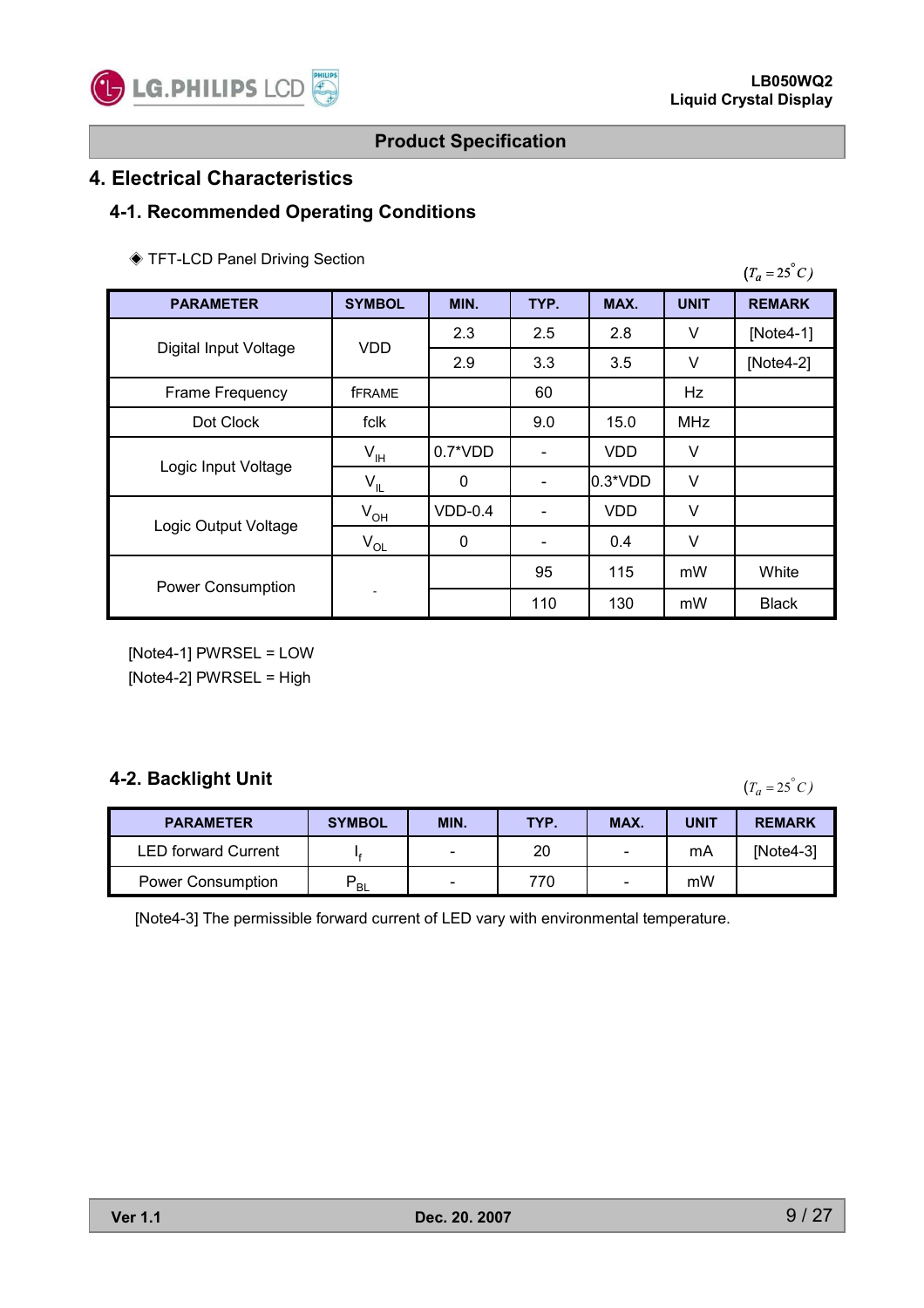

# 4-3. Timing Characteristics of input signals

 $(T_a = 25^\circ C)$ 

| <b>PARAMETER</b>               | <b>SYMBOL</b>       | Min. | Typ. | Max. | <b>Unit</b> |  |
|--------------------------------|---------------------|------|------|------|-------------|--|
| <b>DOTCLK Cycle</b>            | $f_{\text{DOTCLK}}$ |      | 9.2  | 15.0 | <b>MHz</b>  |  |
| <b>Frame Frequency</b>         | $f_{\sf FRM}$       |      | 60   | 70   | Hz          |  |
| <b>Frame Period</b>            | <b>VCYC</b>         | 277  | 286  | 335  | H           |  |
| <b>Vertical Blank Period</b>   | <b>VBLP</b>         | 5    | 14   | 63   | H           |  |
| <b>Vertical Display Period</b> | <b>VDP</b>          | 272  | 272  | 272  | H           |  |
| Line Period                    | <b>HCYC</b>         | 490  | 525  | 605  | <b>CLK</b>  |  |
| <b>Horizontal Blank Period</b> | <b>HBLP</b>         | 10   | 45   | 125  | <b>CLK</b>  |  |
| Horizontal Display Period      | <b>HDP</b>          | 480  | 480  | 480  | <b>CLK</b>  |  |

If a driving condition is not in spec, then the LCM could be operate inappropriately.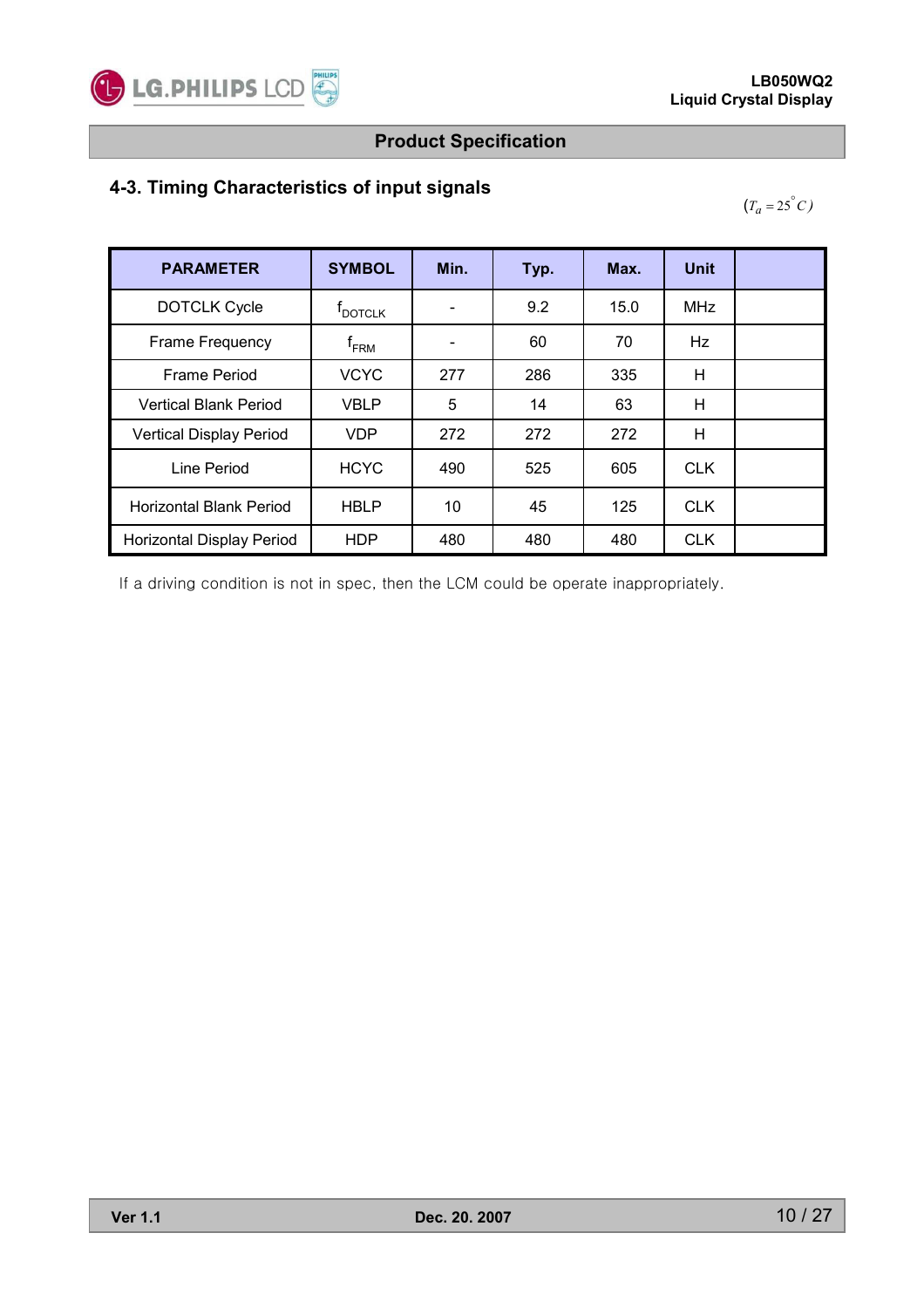

## 4-4. RGB Data Interface Timing Figure

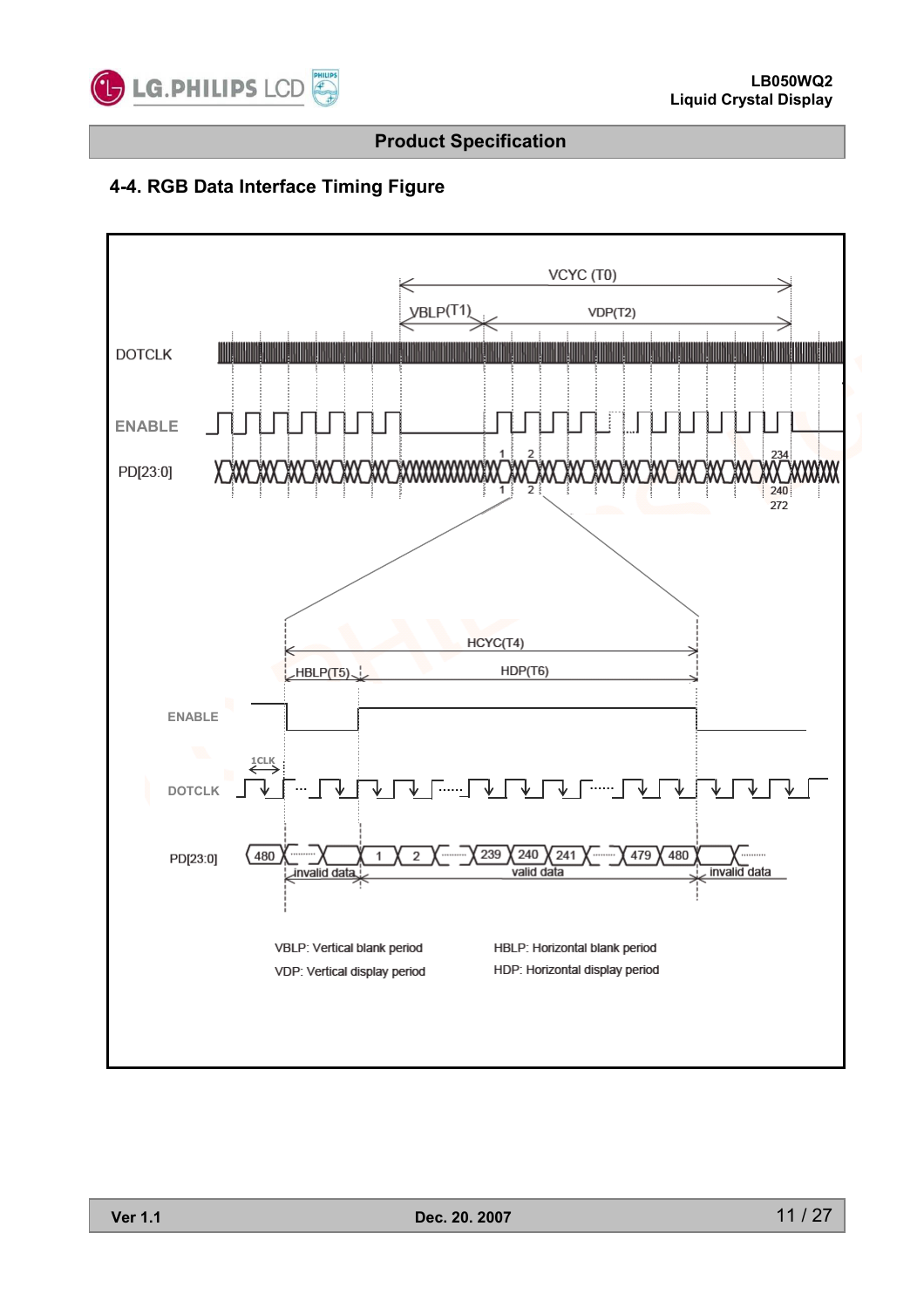

## 4-5. Clock Synchronized Characteristics

| <b>PARAMETER</b>                                     | <b>SYMBOL</b>                         | Min. | Typ. | Max. | <b>Unit</b> |
|------------------------------------------------------|---------------------------------------|------|------|------|-------------|
| Enable(DE) Setup time                                | $t_{ENS}$                             | 10   |      |      | ns          |
| Enable(DE) hold time                                 | $\mathfrak{t}_{\mathsf{ENH}}$         | 10   |      |      | ns          |
| DOTCLK(MCLK) "Low" level<br>Pulse width              | $PW_{DI}$                             | 25   |      |      | ns          |
| DOTCLK(MCLK) "High" level<br>pulse                   | PW <sub>DH</sub>                      | 25   |      |      | ns          |
| DOTCLK(MCLK) cycle time                              | $t_{\text{CYCD}}$                     | 66.7 |      |      | ns          |
| Data setup time                                      | $t_{\text{PDS}}$                      | 10   |      |      | ns          |
| Data hold time                                       | t <sub>PDH</sub>                      | 10   |      |      | ns          |
| DOTCLK(MCLK), VSYNC, HSY<br>NC, clock rise/fall time | t <sub>rgbr</sub> , t <sub>rgbf</sub> |      |      | 5    | ns          |

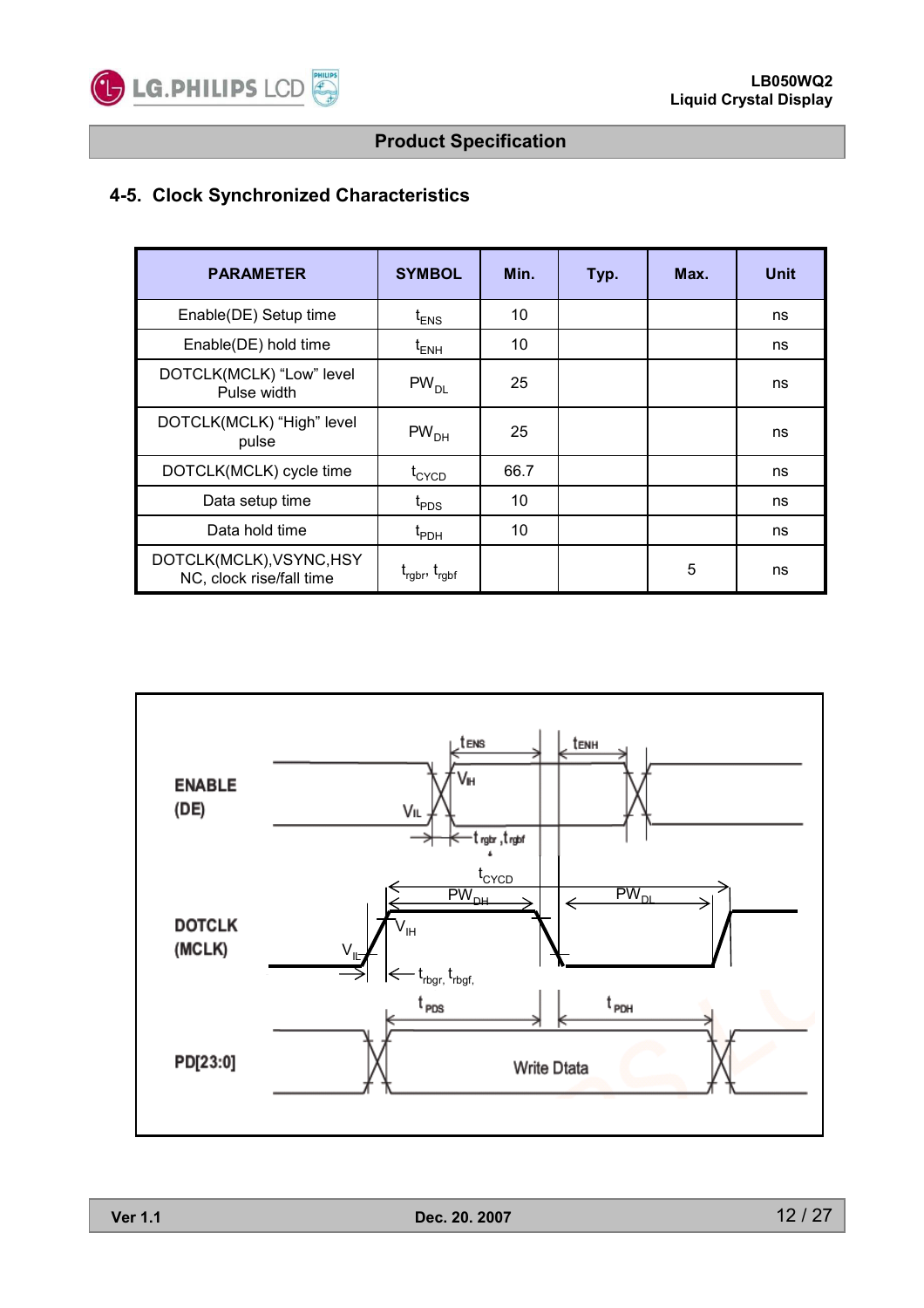

## 4-6. Pon Timing Characteristics

| Item                   | Symbol       | Min. | <b>Typ</b>               | Max. | Unit |
|------------------------|--------------|------|--------------------------|------|------|
| Pon setup<br>(DE mode) | <b>PONSE</b> | -    | $\overline{\phantom{a}}$ | 4    | Line |

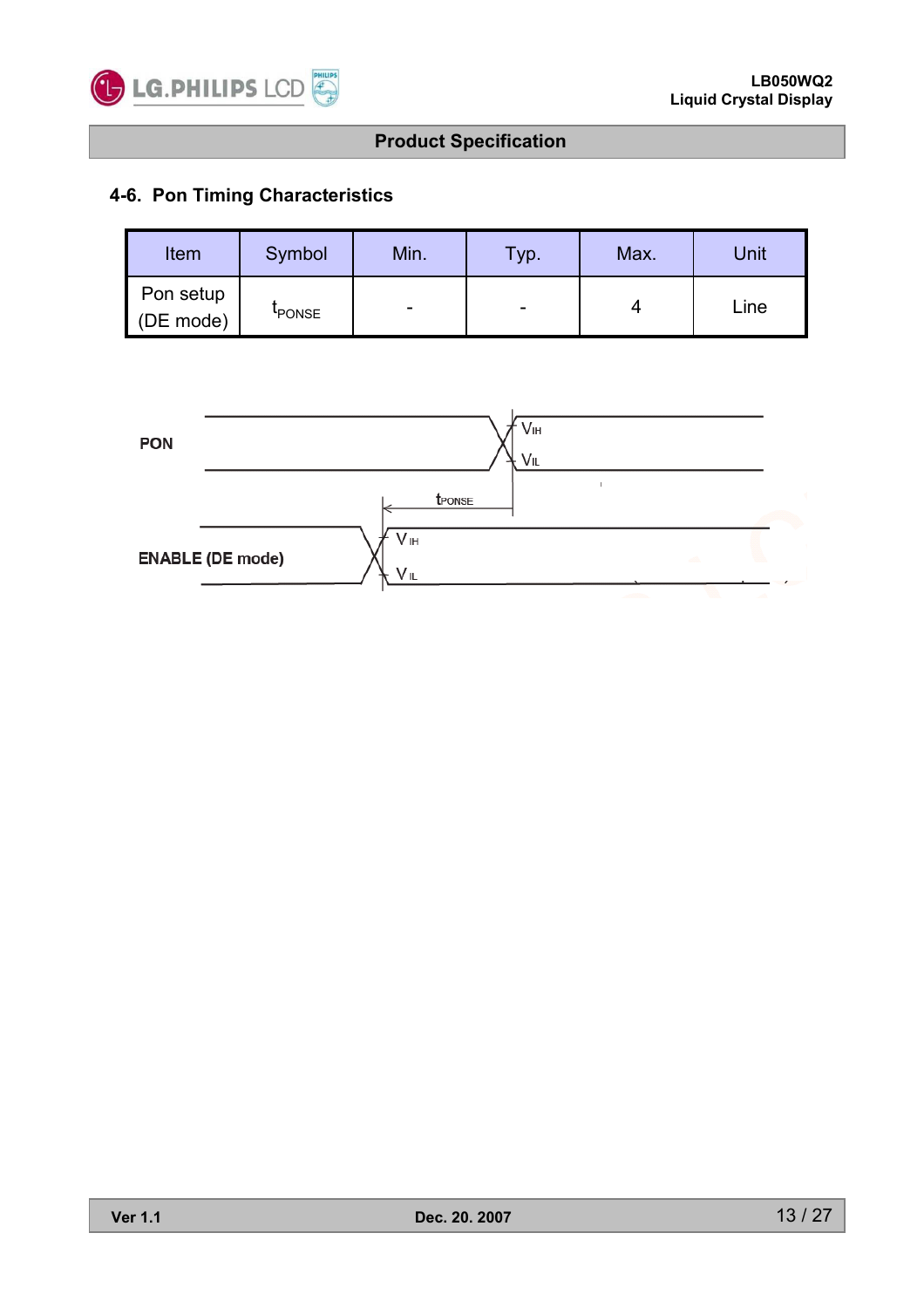

## 4-7. Power On/Off Sequence



| <b>SYMBOL</b>  | <b>Specification</b> | <b>Note</b> |
|----------------|----------------------|-------------|
| T1             | 10ms < 71            |             |
| T <sub>2</sub> | 10ms < T2 < 20ms     | $[Note4-4]$ |
| T <sub>3</sub> | 160ms < T3           |             |
| T <sub>4</sub> | 10ms < T4            |             |
| T <sub>5</sub> | $(80ms + T4) < T5$   | $[Note4-4]$ |
| T6             | 160ms < 76           |             |

[Note4-4] Refer to "4-6. Pon Timing Characteristics."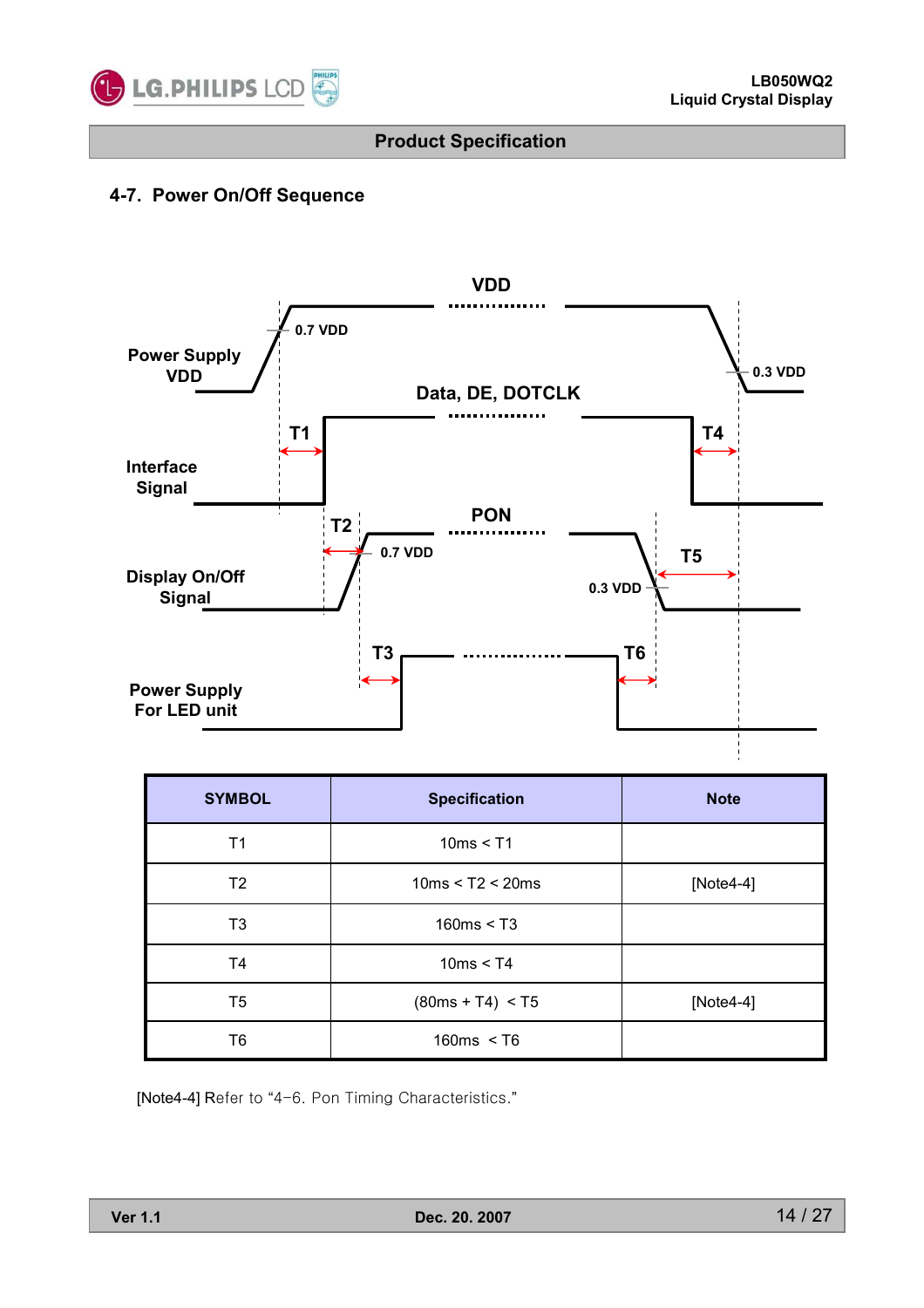

#### 5. Touch Screen Panel Specifications

#### 5-1. TSP Design Guide

- Avoid the bezel design as below. Because it can press the 'Active Area' of the touch panel



- We recommend the use of a buffer material between the touch panel and the bezel, and buffer material should be limited only on the adhesive tape area If it is out of adhesive tape area, Touch Panel may occur a short.

|--|

#### <Prohibition & Operation>

- 1. Do not attach bezel inside of panel viewing area.
- 2. Prevent excessive force on the touch panel.
- 3. Do not use sharp things except finger or R0.8 stylus pen when operating.

This may cause scratches to the surface of touch panel.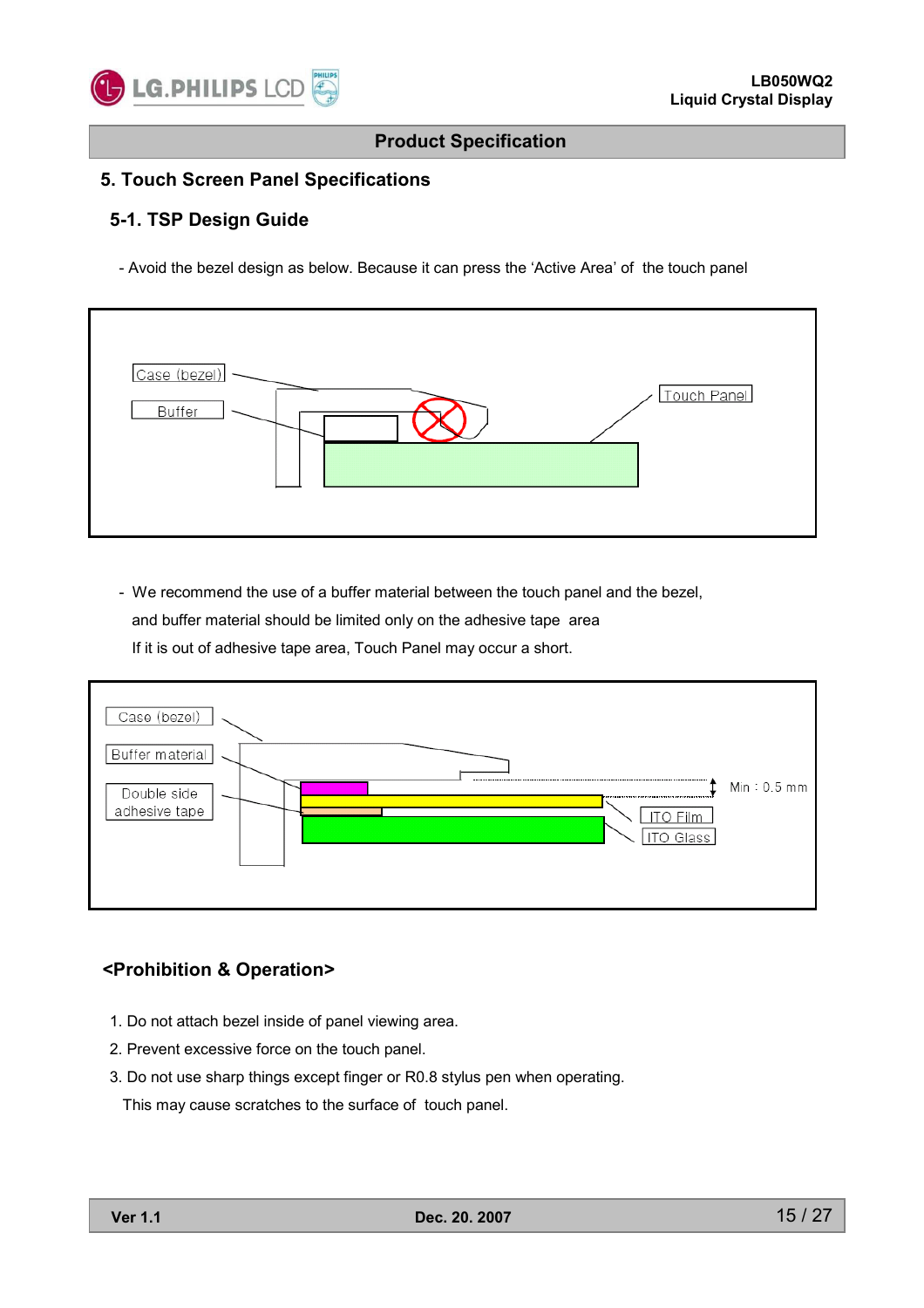

### 5. Touch Screen Panel Specifications

## 5-2. TSP Dimensions

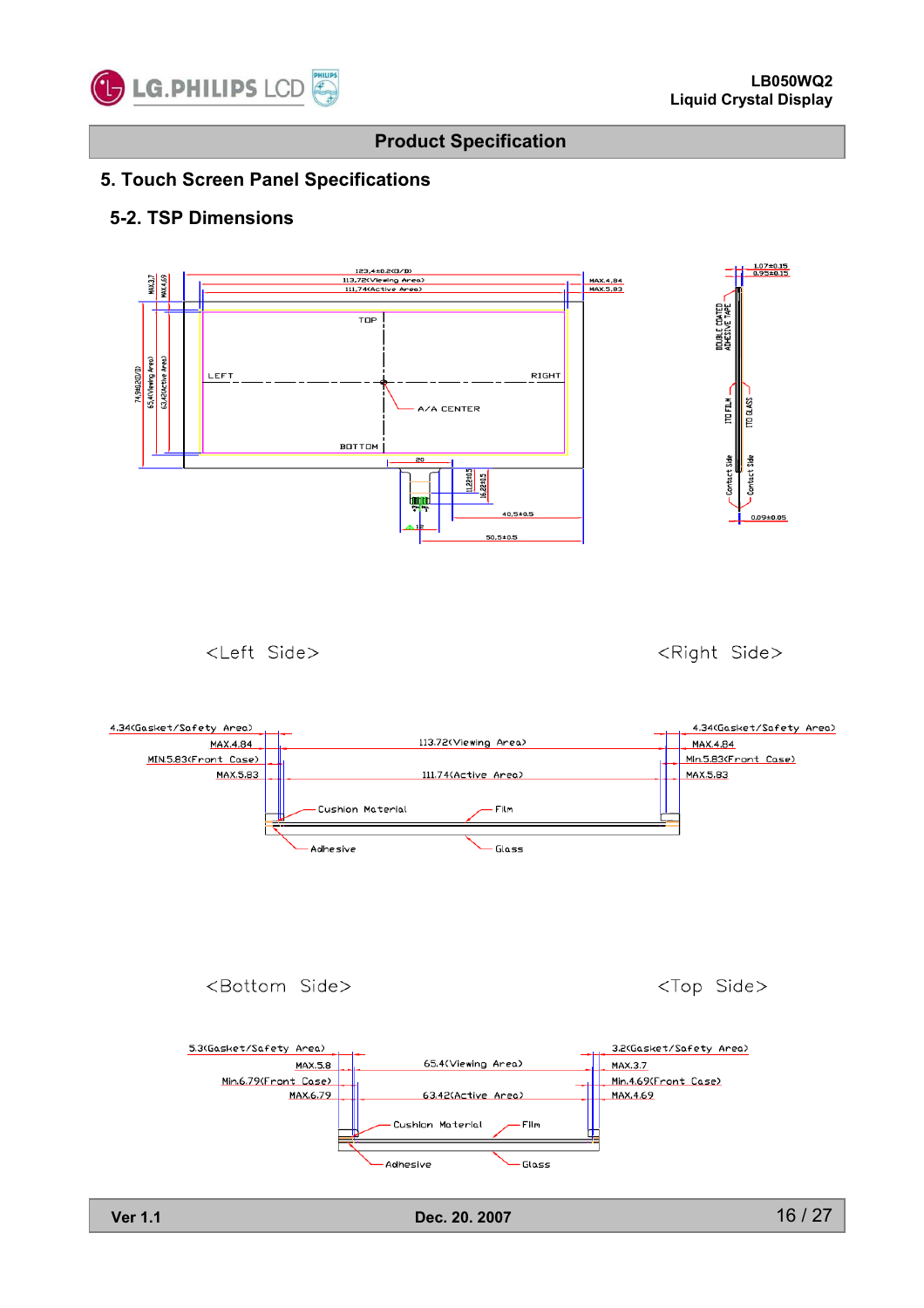



## 5. Touch Screen Panel Specifications

## 5-3. Electrical Characteristics

 $(T_a = 25^\circ C)$ 

| <b>PARAMETER</b>             | MIN. | TYP.                     | MAX. | <b>UNIT</b> | <b>REMARK</b>           |
|------------------------------|------|--------------------------|------|-------------|-------------------------|
| Linearity                    | 1.5  | $\overline{\phantom{a}}$ | 1.5  | $\%$        | Analog X & Y Directions |
|                              | 100  |                          | 1200 | Ω           | X-axis                  |
| <b>Terminal Resistance</b>   | 100  |                          | 1200 | Ω           | Y-axis                  |
| <b>Insulation Resistance</b> | 20   | $\overline{\phantom{a}}$ |      | $M\Omega$   | <b>DC 25V</b>           |
| Voltage                      |      | $\overline{\phantom{a}}$ | ⇁    | $\vee$      | DC                      |
| Chattering                   |      |                          | 10   | ms          |                         |
| Transparency                 |      | 80                       |      | $\%$        |                         |

## 5-4. Mechanical & Reliability Characteristics

| <b>PARAMETER</b>                   | MIN.             | TYP. | MAX. | <b>UNIT</b>       | <b>REMARK</b>                      |
|------------------------------------|------------------|------|------|-------------------|------------------------------------|
| <b>Activation force</b>            |                  |      | 100  | g                 | R0.8mm polyacetal Pen<br>or Finger |
| Durability<br>(Surface scratching) | Write<br>100,000 |      |      | <b>Characters</b> | [Note]                             |
| Durability<br>(Surface pitting)    | 1,000,000        |      |      | <b>Touches</b>    | [Note]                             |
| Surface hardness                   | 3                |      |      | H                 | Judgment ref.JIS-K5600             |

#### [Note]

(1) Measurement for Surface area

- Force : 250gf,

- Speed : 60m/sec,

- Stylus : R0.8 polyacetal tip

(2) Pit 1,000,000 times on the Film with a R8.0 silicon rubber

- Force : 250gf,

- Speed : 2times/sec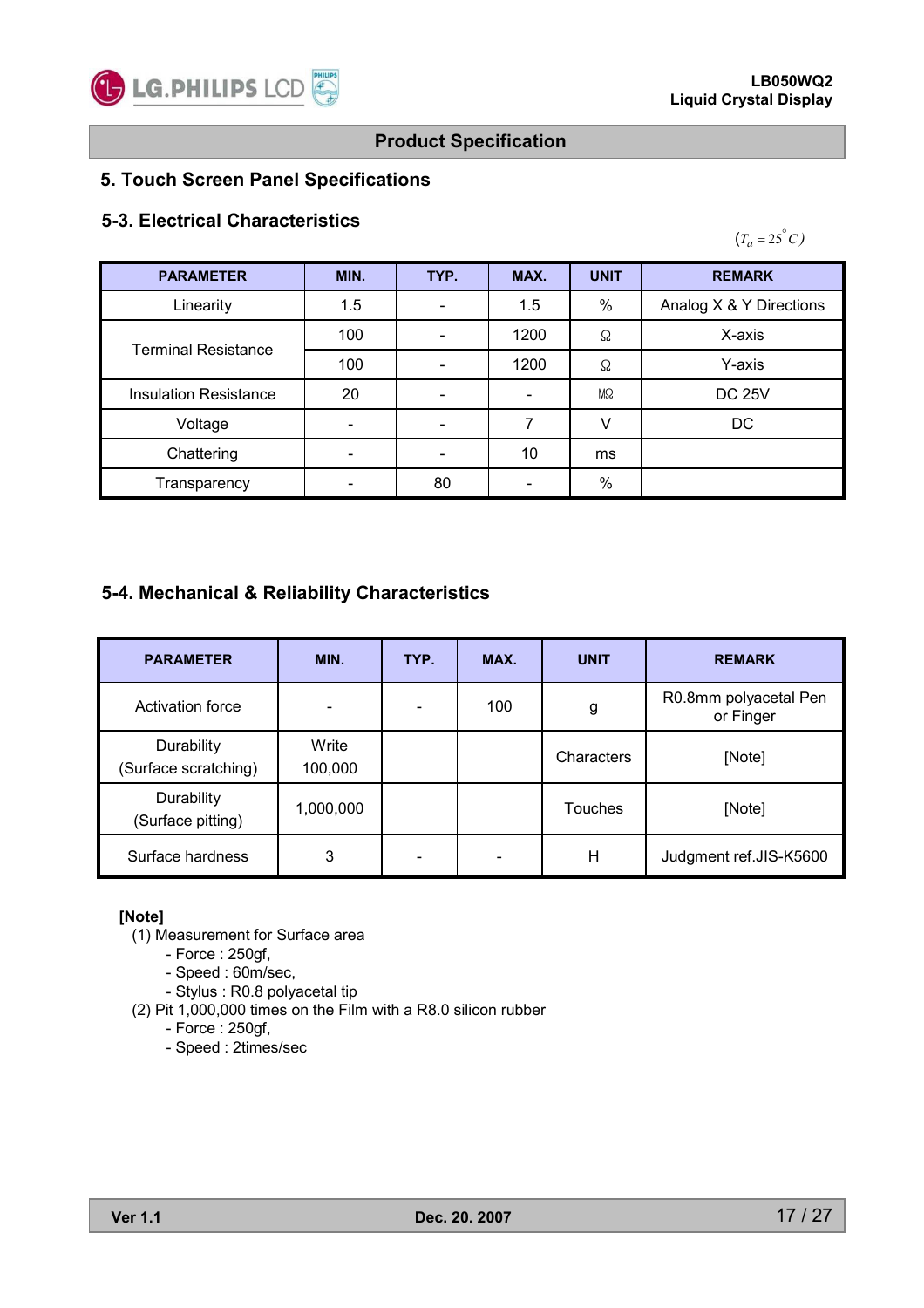

## 6. Optical Characteristics

## 6-1. TFT LCD Module

| " |
|---|
|   |

| <b>PARAMETER</b>               |                | <b>SYMB</b><br><b>OL</b>        | <b>CONDITION</b>       | MIN.  | TYP.  | MAX.           | <b>UNIT</b>       | <b>REMARK</b>            |  |  |
|--------------------------------|----------------|---------------------------------|------------------------|-------|-------|----------------|-------------------|--------------------------|--|--|
| Luminance                      |                | Y                               | $I_{BL}$ =20mA         | 350   | 400   | $\blacksquare$ | cd/m <sup>2</sup> | With TSP                 |  |  |
| <b>Contrast Ratio</b>          |                | CR.                             | Optimal                | 200   | 500   | $\blacksquare$ | $\blacksquare$    | $[Note6-2]$              |  |  |
|                                | Hor.           | $\theta_{\scriptscriptstyle L}$ |                        |       | 65    | $\blacksquare$ |                   |                          |  |  |
| <b>Viewing</b>                 |                | $\theta_{\scriptscriptstyle R}$ | CR > 10                |       | 65    | $\blacksquare$ | Degrees           | $[Note6-2]$<br>[Note6-3] |  |  |
| Angle                          | Ver.           | $\theta_U$                      |                        |       | 50    | $\blacksquare$ |                   | PR-880                   |  |  |
|                                |                | $\theta_{\scriptscriptstyle D}$ |                        |       | 60    | $\blacksquare$ |                   |                          |  |  |
| <b>Response</b>                | <b>Rising</b>  |                                 | $\theta = 0^{\degree}$ |       | 25    | 35             | msec              | [Note6-4]                |  |  |
| <b>Time</b>                    | <b>Falling</b> | $T_r + T_f$                     |                        |       |       |                |                   | PR-880                   |  |  |
|                                |                | Wx                              | Center                 | 0.276 | 0.326 | 0.376          |                   |                          |  |  |
|                                |                | Wy                              | Center                 | 0.316 | 0.366 | 0.416          |                   |                          |  |  |
|                                |                | <b>Rx</b>                       | Center                 | 0.519 | 0.569 | 0.619          |                   |                          |  |  |
|                                |                | Ry                              | Center                 | 0.294 | 0.344 | 0.394          |                   | $[Note6-1]$              |  |  |
| <b>Color Chromaticity</b>      |                | Gx                              | Center                 | 0.297 | 0.347 | 0.397          |                   | PR-650                   |  |  |
|                                |                | Gy                              | Center                 | 0.546 | 0.596 | 0.646          |                   |                          |  |  |
|                                |                | <b>Bx</b>                       | Center                 | 0.115 | 0.165 | 0.215          |                   |                          |  |  |
|                                |                | By                              | Center                 | 0.100 | 0.150 | 0.200          |                   |                          |  |  |
| Luminance<br><b>Uniformity</b> |                | U                               | $I_{BL}$ = 20 mA       |       | 1.40  | 1.60           |                   | $[Note6-5]$              |  |  |

Measurement condition : Refer to the below "Test Equipment Set Up" and next page.

#### [Test Equipment Set Up]



Measuring Condition ;

-Measuring surroundings : Dark Room

-Measuring temperature :  $T_a = 25^{\circ}C$ 

-Adjust operating voltage to get optimum contrast at the center of the display.

-Measured value at the center point of LCD panel after more than 30 minutes while backlight turning on.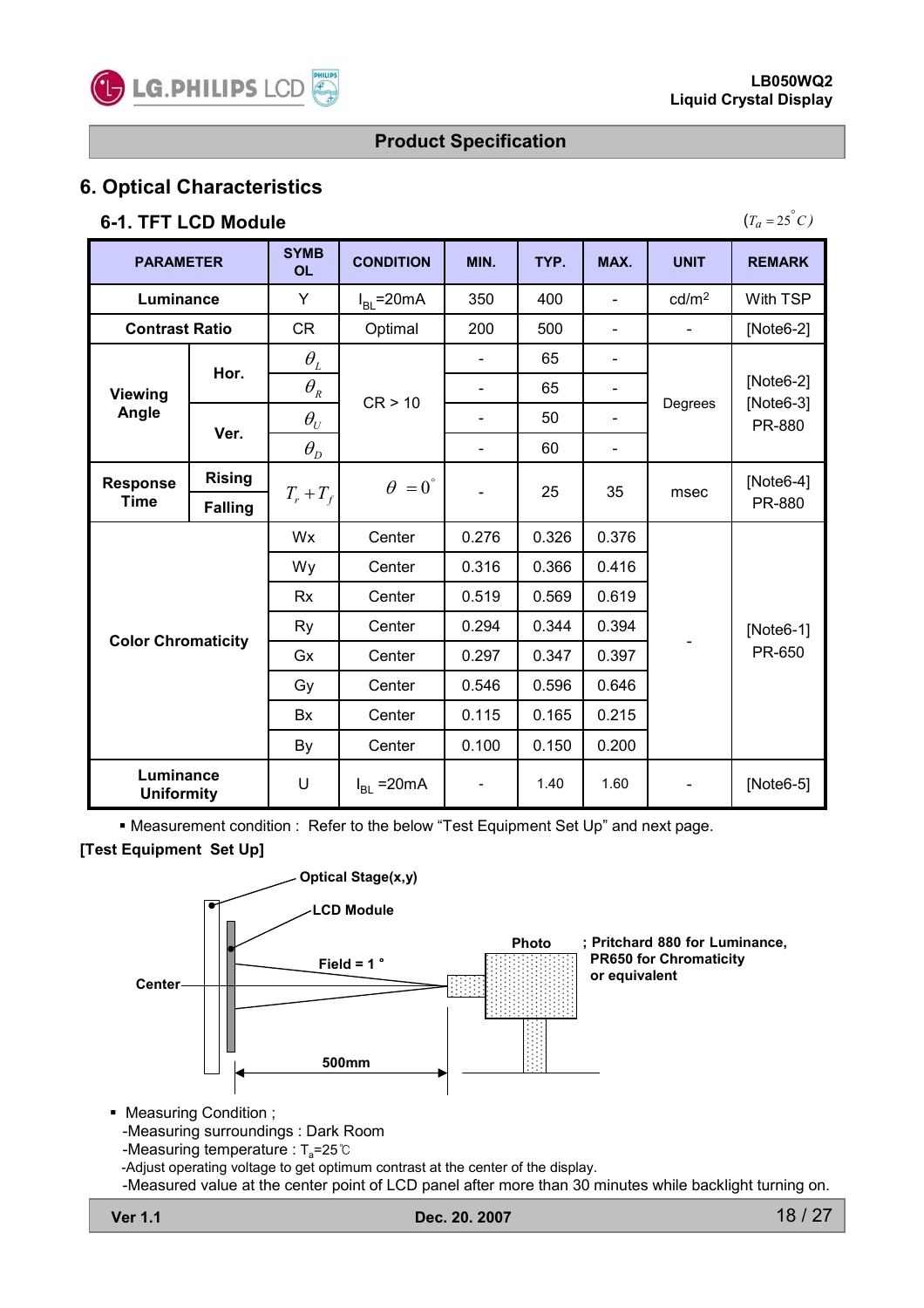

#### [Note 6-1]

Measured on the center area of the panel by PHOTO RESEARCH photometer PR-880&PR650 or Equivalent

#### [Note 6-2]

Contrast ratio is defined as follows ;

Photo detector output with LCD being "white"

Contrast Ratio(CR) =

Photo detector output with LCD being "black"

#### [Note 6-3]

Viewing angle range is defined as follows [PR-880];

<Dimension of viewing angle range>

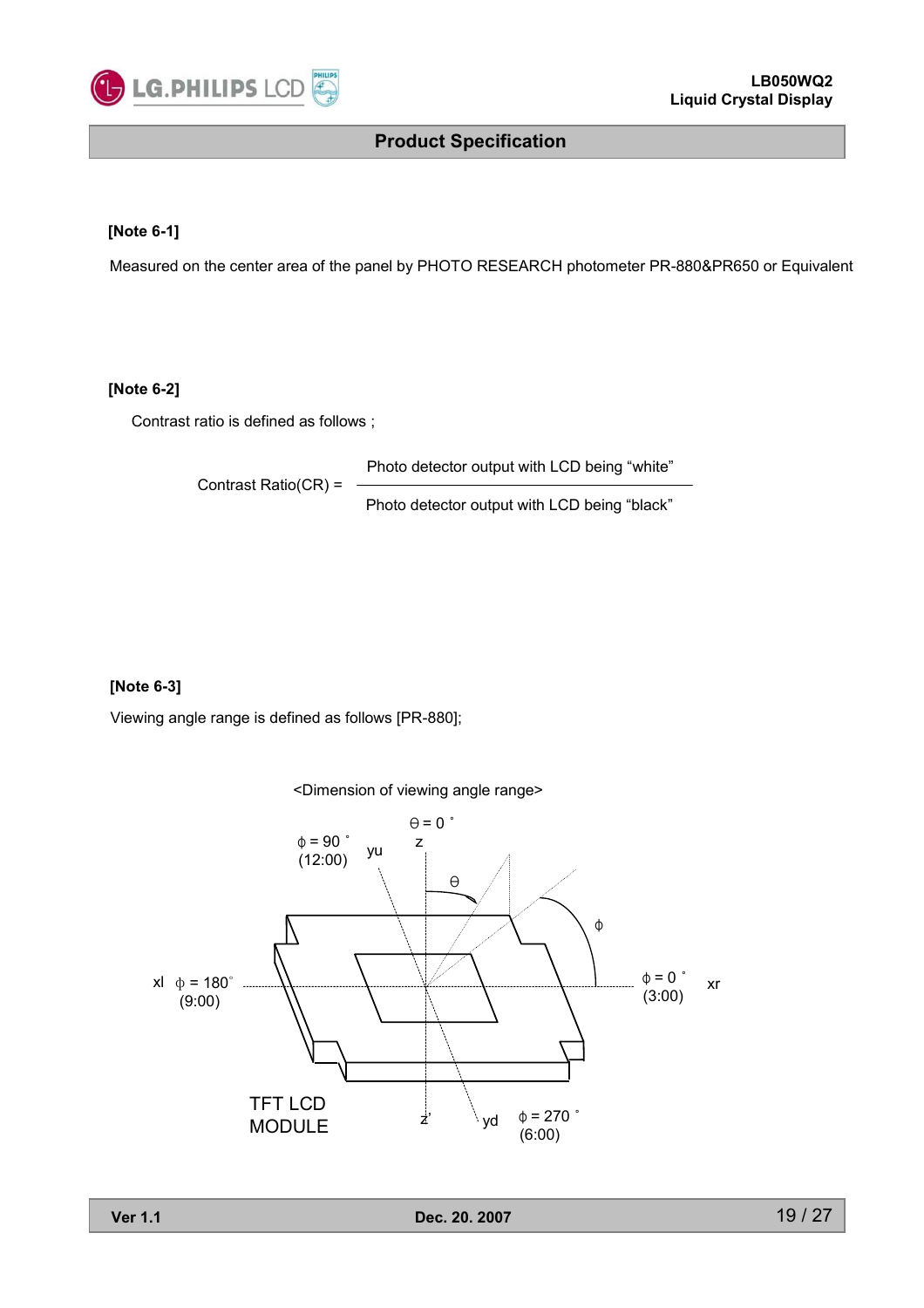

#### [Note 6-4]

Response time is obtained by measuring the transition time of photo detector output, when input signals are applied so as to make the area "black" to and from "white".



#### [Note 6-5]

Luminance Uniformity= Maximum of 9points  $(\hat{U} \sim \hat{U})$  / Minimum of 9points  $(\hat{U} \sim \hat{U})$ Luminance Uniformity(%) = Minimum of 9points ( $(\vec{v} \sim \vec{v})$  / Maximum of 9points ( $(\vec{v} \sim \vec{v})$ ) x 100

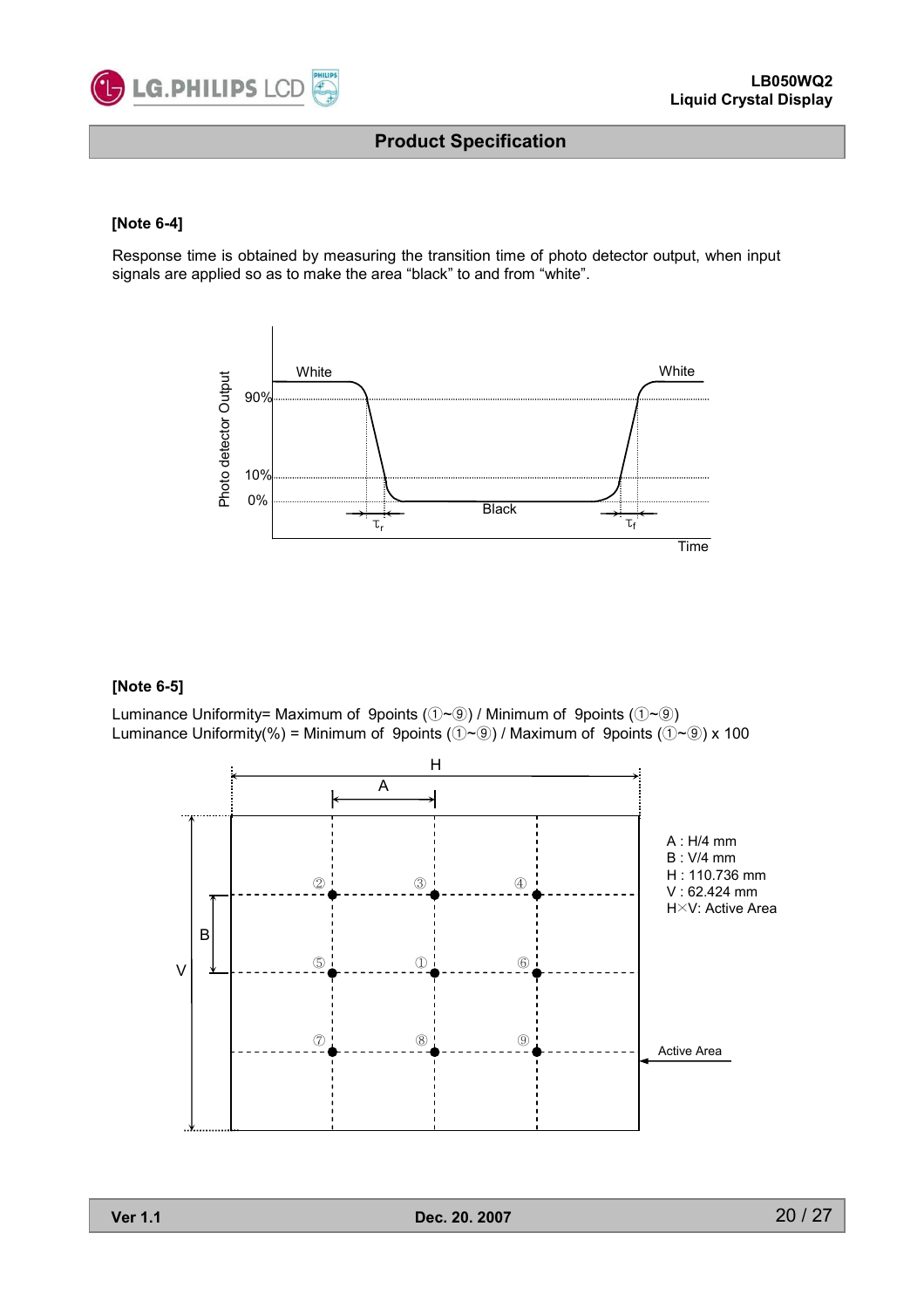

## 7. Mechanical Characteristics

| <b>Parameter</b>         |            | <b>Specification</b>        | <b>Unit</b> | <b>Notes</b> |
|--------------------------|------------|-----------------------------|-------------|--------------|
|                          | Horizontal | $124(\pm 0.2)$              | mm          |              |
| <b>Outline Dimension</b> | Vertical   | $77.2(\pm 0.2)$             | mm          |              |
|                          | Depth      | $4.3 \pm (0.3)$             | mm          | With TSP     |
| Active Display Area      | Horizontal | 110.736                     | mm          |              |
|                          | Vertical   | 62.424                      | mm          |              |
| Weight                   |            | 89                          | g           |              |
| Surface Treatment        |            | <b>Anti-Glare Treatment</b> |             |              |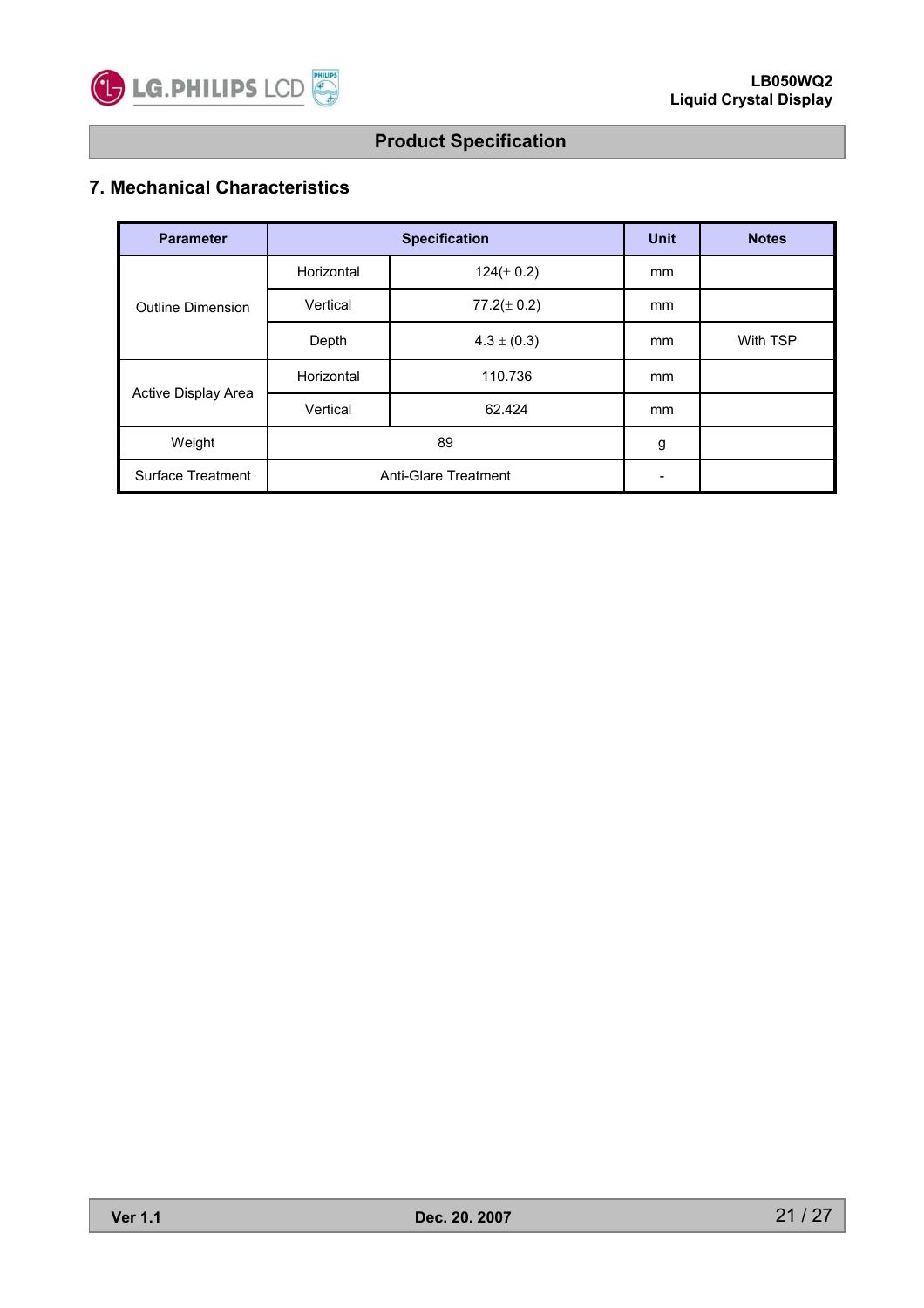

# 8. Color Input Data Reference

| Colors                             | Gray                     | Data Signal                                                                                                                      |                  |              |              |                  |                  |                |                |                |                |                |                  |                      |              |                |                |                |                  |                |                      |                |                      |              |                      |
|------------------------------------|--------------------------|----------------------------------------------------------------------------------------------------------------------------------|------------------|--------------|--------------|------------------|------------------|----------------|----------------|----------------|----------------|----------------|------------------|----------------------|--------------|----------------|----------------|----------------|------------------|----------------|----------------------|----------------|----------------------|--------------|----------------------|
| & Gray<br>Scale<br>Scale<br>Levels |                          | <b>RED</b>                                                                                                                       |                  |              |              |                  |                  |                |                |                | <b>GREEN</b>   |                |                  |                      |              |                |                |                | <b>BLUE</b>      |                |                      |                |                      |              |                      |
|                                    |                          | RO<br>R <sub>2</sub><br>R <sub>1</sub><br>R <sub>3</sub><br>R <sub>4</sub><br>R <sub>5</sub><br>R <sub>6</sub><br>R <sub>7</sub> |                  |              |              |                  | G <sub>0</sub>   | G <sub>1</sub> | G <sub>2</sub> | G <sub>3</sub> | G <sub>4</sub> | G <sub>5</sub> | G <sub>6</sub>   | G7                   | <b>B0</b>    | B <sub>1</sub> | B <sub>2</sub> | B <sub>3</sub> | B <sub>4</sub>   | B <sub>5</sub> | <b>B6</b>            | B <sub>7</sub> |                      |              |                      |
| Black                              | $\overline{\phantom{0}}$ | $\mathbf{0}$                                                                                                                     | $\mathbf{0}$     | 0            | 0            | $\mathbf{0}$     | $\mathbf 0$      | $\mathbf{0}$   | 0              | $\mathbf{0}$   | $\mathbf 0$    | 0              | $\mathbf 0$      | 0                    | $\mathbf 0$  | $\mathbf 0$    | 0              | 0              | 0                | 0              | 0                    | $\mathbf{0}$   | 0                    | 0            | $\mathbf 0$          |
| Blue                               |                          | 0                                                                                                                                | $\mathbf{0}$     | 0            | 0            | $\mathbf{0}$     | 0                | $\mathbf{0}$   | 0              | 0              | $\mathbf 0$    | 0              | 0                | 0                    | 0            | 0              | 0              | 1              | $\mathbf{1}$     | $\mathbf{1}$   | 1                    | $\mathbf{1}$   | 1                    | $\mathbf{1}$ | 1                    |
| Green                              |                          | $\mathbf{0}$                                                                                                                     | $\mathbf{0}$     | $\mathbf 0$  | 0            | $\mathbf{0}$     | $\mathbf{0}$     | $\mathbf{0}$   | 0              | 1              | $\mathbf{1}$   | 1              | 1                | 1                    | $\mathbf{1}$ | $\mathbf{1}$   | 1              | $\mathbf{0}$   | $\mathbf{0}$     | 0              | 0                    | $\mathbf{0}$   | 0                    | 0            | $\mathbf 0$          |
| Cyan                               |                          | $\mathbf{0}$                                                                                                                     | $\mathbf{0}$     | $\mathbf{0}$ | 0            | $\mathbf{0}$     | $\mathbf{0}$     | $\mathbf{0}$   | 0              | 1              | $\mathbf{1}$   | 1              | $\mathbf{1}$     | 1                    | $\mathbf{1}$ | $\mathbf{1}$   | 1              | $\mathbf{1}$   | 1                | $\mathbf{1}$   | 1                    | $\mathbf{1}$   | 1                    | $\mathbf{1}$ | $\mathbf{1}$         |
| Red                                |                          | 1                                                                                                                                | 1                | 1            | 1            | $\mathbf{1}$     | 1                | $\mathbf{1}$   | 1              | 0              | $\mathbf 0$    | 0              | 0                | $\mathbf{0}$         | $\mathbf{0}$ | $\theta$       | $\mathbf{0}$   | $\mathbf{0}$   | $\mathbf{0}$     | $\theta$       | 0                    | $\theta$       | 0                    | $\theta$     | $\mathbf 0$          |
| Magenta                            |                          | 1                                                                                                                                | 1                | 1            | 1            | $\mathbf{1}$     | 1                | $\mathbf{1}$   | 1              | $\mathbf{0}$   | $\mathbf{0}$   | $\mathbf 0$    | $\mathbf 0$      | 0                    | $\mathbf 0$  | $\mathbf{0}$   | $\mathbf{0}$   | $\mathbf{1}$   | 1                | $\mathbf{1}$   | 1                    | $\mathbf{1}$   | 1                    | $\mathbf{1}$ | $\mathbf{1}$         |
| Yellow                             | --                       | $\mathbf{1}$                                                                                                                     | 1                | 1            | 1            | $\mathbf{1}$     | $\mathbf{1}$     | $\mathbf{1}$   | 1              | 1              | $\mathbf{1}$   | 1              | $\mathbf{1}$     | 1                    | $\mathbf{1}$ | 1              | $\mathbf{1}$   | $\mathbf{0}$   | $\mathbf{0}$     | $\mathbf{0}$   | 0                    | $\mathbf{0}$   | 0                    | 0            | $\mathbf 0$          |
| White                              | $-$                      | $\mathbf{1}$                                                                                                                     | $\mathbf{1}$     | 1            | 1            | $\mathbf{1}$     | $\mathbf{1}$     | 1              | 1              | 1              | $\mathbf{1}$   | 1              | $\mathbf{1}$     | 1                    | 1            | 1              | 1              | 1              | 1                | $\mathbf{1}$   | 1                    | $\mathbf{1}$   | $\mathbf{1}$         | $\mathbf{1}$ | $\mathbf{1}$         |
| Black                              | R <sub>0</sub>           | $\mathbf{0}$                                                                                                                     | $\boldsymbol{0}$ | $\mathbf{0}$ | $\mathbf{0}$ | $\mathbf{0}$     | $\mathbf{0}$     | $\mathbf{0}$   | 0              | $\mathbf 0$    | 0              | $\mathbf{0}$   | $\mathbf{0}$     | $\mathbf{0}$         | 0            | $\mathbf 0$    | $\mathbf{0}$   | 0              | $\mathbf{0}$     | $\mathbf{0}$   | 0                    | $\mathbf{0}$   | 0                    | $\mathbf 0$  | $\mathbf 0$          |
|                                    | R <sub>1</sub>           | $\mathbf{1}$                                                                                                                     | $\mathbf{0}$     | 0            | 0            | $\Omega$         | $\theta$         | $\theta$       | $\mathbf{0}$   | $\mathbf{0}$   | $\theta$       | $\Omega$       | $\theta$         | $\Omega$             | $\Omega$     | $\theta$       | $\mathbf{0}$   | 0              | $\theta$         | $\Omega$       | 0                    | $\Omega$       | $\mathbf{0}$         | $\Omega$     | $\mathbf{0}$         |
| Darker                             | R <sub>2</sub>           | $\mathbf{0}$                                                                                                                     | 1                | 0            | 0            | $\mathbf{0}$     | $\mathbf{0}$     | $\theta$       | 0              | 0              | $\mathbf 0$    | $\mathbf{0}$   | 0                | 0                    | $\mathbf{0}$ | $\mathbf{0}$   | $\mathbf{0}$   | $\mathbf{0}$   | $\mathbf{0}$     | $\theta$       | 0                    | $\theta$       | 0                    | $\theta$     | $\mathbf 0$          |
|                                    |                          |                                                                                                                                  | $\vdots$         | t            |              | $\ddot{\cdot}$   |                  | ÷              | t              |                | t              | t              | t                | $\vdots$             | $\vdots$     | İ              | $\ddot{\cdot}$ | $\vdots$       | t                | $\vdots$       | $\ddot{\cdot}$       |                | t,                   | t            | $\vdots$             |
|                                    |                          | t                                                                                                                                | t                | t            | t            | t                |                  | ÷              | ÷              | $\vdots$       | ł,             | t              | ÷                | $\ddot{\phantom{a}}$ | ÷            | $\ddot{\cdot}$ | $\ddot{\cdot}$ | ÷              | t                | ÷              | $\ddot{\cdot}$       | t              | ÷                    | t            | $\ddot{\cdot}$       |
| <b>Brighter</b>                    | R <sub>253</sub>         | $\mathbf{1}$                                                                                                                     | $\boldsymbol{0}$ | 1            | 1            | $\mathbf{1}$     | 1                | $\mathbf{1}$   | 1              | $\mathbf{0}$   | $\mathbf 0$    | 0              | $\mathbf 0$      | 0                    | 0            | $\mathbf{0}$   | $\mathbf{0}$   | 0              | $\mathbf{0}$     | $\mathbf 0$    | 0                    | $\mathbf{0}$   | 0                    | 0            | $\mathbf 0$          |
|                                    | R <sub>254</sub>         | $\mathbf{0}$                                                                                                                     | $\mathbf{1}$     | 1            | 1            | $\mathbf{1}$     | 1                | $\mathbf{1}$   | 1              | $\mathbf{0}$   | $\mathbf{0}$   | $\mathbf 0$    | $\mathbf 0$      | $\mathbf{0}$         | $\mathbf{0}$ | $\mathbf{0}$   | 0              | 0              | $\mathbf{0}$     | $\mathbf{0}$   | 0                    | $\mathbf{0}$   | 0                    | $\mathbf 0$  | $\mathbf 0$          |
| Red                                | R <sub>255</sub>         | $\mathbf{1}$                                                                                                                     | 1                | 1            | 1            | 1                | 1                | $\mathbf{1}$   | 1              | $\mathbf{0}$   | $\mathbf{0}$   | $\Omega$       | $\theta$         | $\mathbf{0}$         | $\Omega$     | $\theta$       | $\mathbf{0}$   | $\mathbf{0}$   | $\theta$         | $\theta$       | 0                    | $\Omega$       | $\mathbf{0}$         | $\Omega$     | $\mathbf 0$          |
| Black                              | G <sub>0</sub>           | $\mathbf{0}$                                                                                                                     | $\mathbf 0$      | 0            | 0            | $\mathbf{0}$     | $\mathbf{0}$     | $\mathbf{0}$   | $\mathbf{0}$   | 0              | $\mathbf{0}$   | $\mathbf{0}$   | $\mathbf{0}$     | $\mathbf{0}$         | $\mathbf{0}$ | $\mathbf 0$    | $\mathbf{0}$   | $\mathbf{0}$   | $\mathbf{0}$     | $\theta$       | 0                    | $\mathbf{0}$   | $\mathbf{0}$         | $\mathbf 0$  | $\mathbf 0$          |
|                                    | G <sub>1</sub>           | $\mathbf{0}$                                                                                                                     | 0                | 0            | 0            | 0                | $\mathbf{0}$     | $\mathbf{0}$   | 0              | 1              | $\mathbf 0$    | 0              | $\mathbf{0}$     | 0                    | 0            | 0              | 0              | 0              | $\mathbf{0}$     | $\mathbf{0}$   | 0                    | $\theta$       | 0                    | 0            | $\mathbf 0$          |
| Darker                             | G <sub>2</sub>           | 0                                                                                                                                | 0                | 0            | 0            | 0                | $\mathbf{0}$     | $\mathbf{0}$   | 0              | 0              | 1              | 0              | $\mathbf{0}$     | 0                    | 0            | 0              | 0              | 0              | 0                | $\mathbf{0}$   | 0                    | 0              | 0                    | 0            | 0                    |
|                                    |                          |                                                                                                                                  | ÷                | Ì            |              | t                |                  | ÷              | ÷              |                | ÷              |                | t                | t                    | t            | İ              |                | t              | t                | ÷              |                      |                |                      | Ì            | $\ddot{\phantom{a}}$ |
|                                    |                          | ÷                                                                                                                                | ÷                | ÷            | ÷            | ÷                | ÷                | ÷              | ÷              | t              | ł,             | t              | ÷                | t                    | t            | ŀ              | ÷              | t              | ÷                | ÷              | ÷                    | $\ddot{\cdot}$ | $\ddot{\phantom{a}}$ | ŀ            | $\frac{1}{2}$        |
| <b>Brighter</b>                    | G253                     | 0                                                                                                                                | $\pmb{0}$        | 0            | $\mathbf{0}$ | $\boldsymbol{0}$ | 0                | $\mathbf 0$    | 0              | 1              | $\mathbf 0$    | 1              | $\mathbf{1}$     | 1                    | $\mathbf{1}$ | $\mathbf{1}$   | $\mathbf{1}$   | 0              | $\boldsymbol{0}$ | $\mathbf 0$    | 0                    | $\mathbf{0}$   | 0                    | 0            | $\mathsf{O}\xspace$  |
|                                    | G254                     | $\mathbf 0$                                                                                                                      | $\mathbf{0}$     | $\mathbf 0$  | 0            | $\mathbf{0}$     | $\mathbf 0$      | $\mathbf{0}$   | 0              | $\mathbf{0}$   | $\mathbf{1}$   | 1              | $\mathbf{1}$     | $\mathbf{1}$         | 1            | $\mathbf{1}$   | $\mathbf{1}$   | $\mathbf{0}$   | $\mathbf{0}$     | $\mathbf{0}$   | 0                    | $\mathbf{0}$   | 0                    | $\mathbf 0$  | 0                    |
| Green                              | G255                     | 0                                                                                                                                | $\mathbf{0}$     | 0            | 0            | $\mathbf{0}$     | $\mathbf{0}$     | $\mathbf{0}$   | 0              | 1              | $\mathbf{1}$   | 1              | 1                | 1                    | $\mathbf{1}$ | $\mathbf{1}$   | 1              | $\mathbf{0}$   | $\mathbf{0}$     | $\theta$       | 0                    | $\mathbf{0}$   | $\mathbf{0}$         | $\mathbf{0}$ | 0                    |
| Black                              | B <sub>0</sub>           | 0                                                                                                                                | $\mathbf 0$      | 0            | 0            | $\mathbf{0}$     | $\boldsymbol{0}$ | $\mathbf{0}$   | 0              | 0              | $\mathbf 0$    | $\mathbf 0$    | $\boldsymbol{0}$ | 0                    | 0            | 0              | 0              | $\mathbf{0}$   | $\mathbf 0$      | $\mathbf{0}$   | 0                    | $\mathbf{0}$   | 0                    | $\mathbf 0$  | $\mathbf 0$          |
|                                    | B <sub>1</sub>           | $\mathbf{0}$                                                                                                                     | $\mathbf 0$      | $\mathbf 0$  | 0            | $\mathbf{0}$     | $\mathbf{0}$     | $\theta$       | 0              | 0              | $\mathbf{0}$   | $\mathbf 0$    | $\mathbf{0}$     | 0                    | $\mathbf 0$  | $\mathbf{0}$   | $\mathbf{0}$   | 1              | $\mathbf{0}$     | $\theta$       | $\mathbf{0}$         | $\mathbf{0}$   | 0                    | $\mathbf 0$  | 0                    |
| Darker                             | B <sub>2</sub>           | $\mathbf 0$                                                                                                                      | $\mathbf 0$      | 0            | 0            | $\mathbf{0}$     | $\mathbf{0}$     | $\mathbf{0}$   | $\mathbf 0$    | $\mathbf{0}$   | $\mathbf{0}$   | $\mathbf 0$    | $\mathbf{0}$     | 0                    | 0            | $\mathbf{0}$   | $\mathbf{0}$   | $\mathbf{0}$   | 1                | $\mathbf{0}$   | $\mathbf{0}$         | $\mathbf{0}$   | 0                    | $\mathbf{0}$ | $\mathbf{0}$         |
|                                    |                          | ł,                                                                                                                               | ł,               | ł,           | ċ            | ł,               | $\ddot{\cdot}$   | ÷              | ÷              | t              | ÷              | t              | ÷                | ÷                    | ł,           | ÷              | $\ddot{\cdot}$ | ÷              | ÷                | $\ddot{\cdot}$ | $\ddot{\phantom{a}}$ | $\ddot{\cdot}$ | ł.                   | ċ            | $\vdots$             |
|                                    |                          | $\ddot{\cdot}$                                                                                                                   | ÷                | ÷            | ÷            | ÷                | t                | ÷              | t              | t              | ÷              | ÷              | ÷                | ÷                    | ÷            | ÷              | ÷              | ÷              | ÷                | $\ddot{\cdot}$ | t                    | t              | ÷                    | t            | ÷                    |
| <b>Brighter</b>                    | <b>B253</b>              | 0                                                                                                                                | $\mathbf{0}$     | 0            | 0            | 0                | 0                | $\theta$       | 0              | 0              | $\mathbf{0}$   | 0              | 0                | 0                    | 0            | 0              | 0              | 1              | 0                | $\mathbf{1}$   | 1                    | $\mathbf 1$    | 1                    | 1            | $\mathbf{1}$         |
|                                    | <b>B254</b>              | 0                                                                                                                                | $\mathbf 0$      | 0            | 0            | 0                | 0                | $\mathbf{0}$   | 0              | 0              | 0              | 0              | $\mathbf{0}$     | 0                    | 0            | 0              | 0              | 0              | 1                | $\mathbf{1}$   | 1                    | 1              | 1                    | 1            | 1                    |
| Blue                               | <b>B255</b>              | $\mathbf{0}$                                                                                                                     | $\overline{0}$   | $\Omega$     | $\Omega$     | $\Omega$         | $\mathbf{0}$     | $\Omega$       | 0              | $\mathbf{0}$   | $\Omega$       | $\Omega$       | $\Omega$         | 0                    | 0            | $\Omega$       | $\Omega$       | 1              | 1                | $\mathbf{1}$   | 1                    | $\mathbf{1}$   | 1                    | $\mathbf{1}$ | $\mathbf{1}$         |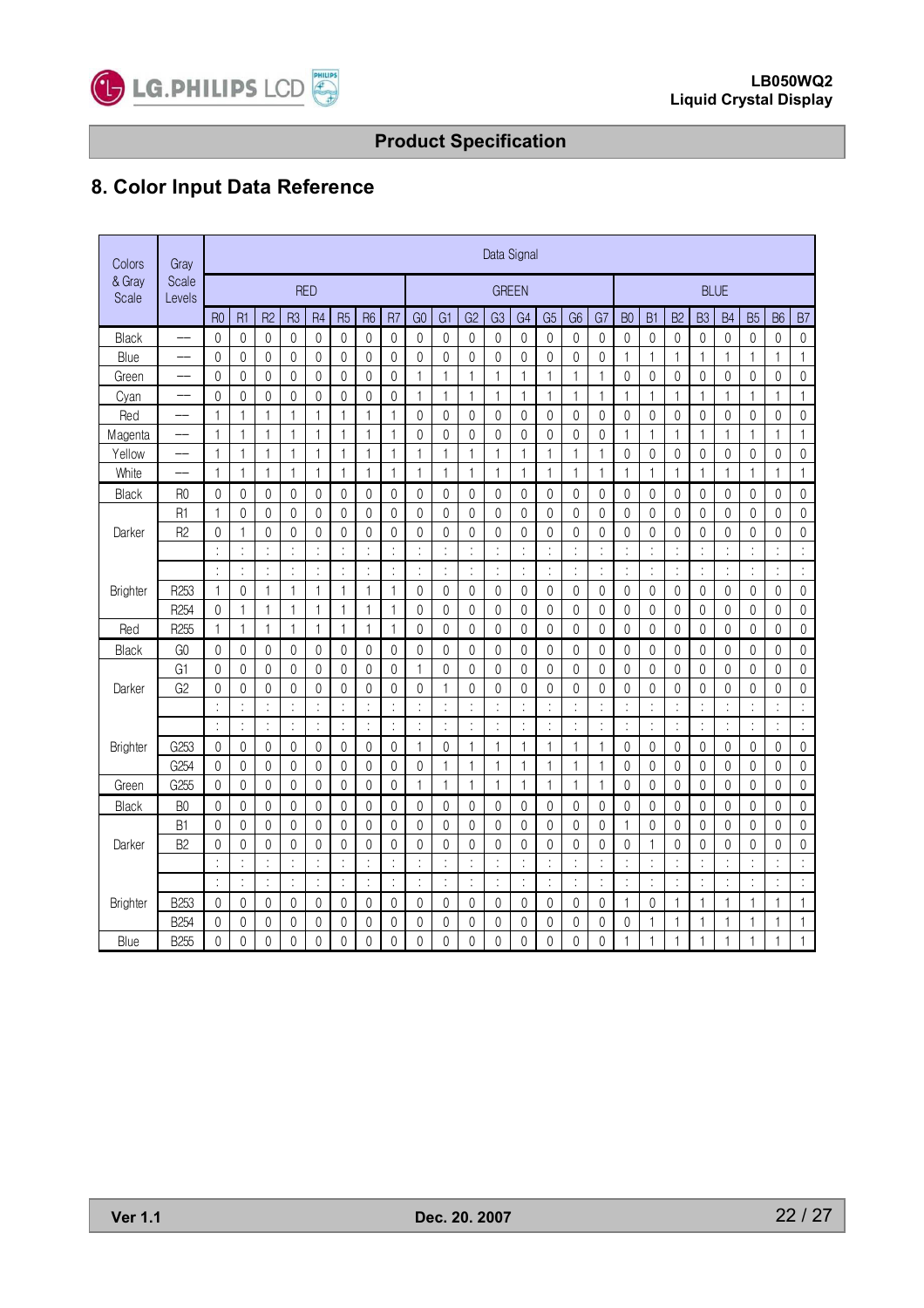

## 9. Reliability Test

## 9-1. TFT LCD Module

| <b>NO</b>      | <b>TEST ITEMS</b>                                           | <b>CONDITION</b>                                                                                         | <b>REMARK</b> |
|----------------|-------------------------------------------------------------|----------------------------------------------------------------------------------------------------------|---------------|
| 1              | High Temperature Storage Test                               | $Ta = 80^{\circ}C$ 240h                                                                                  |               |
| 2              | Low Temperature Storage Test                                | Ta = -30℃ 240h                                                                                           |               |
| 3              | <b>High Temperature Operation Test</b>                      | Ta = 70℃ 240h                                                                                            |               |
| 4              | Low Temperature Operation Test                              | Ta = -20℃ 240h                                                                                           |               |
| 5              | High Temperature and High<br><b>Humidity Operation Test</b> | Ta = 60℃ 90%RH 240h                                                                                      |               |
| 6              | Shock Test (operating)                                      | Half Sine wave: 180G 2ms $\pm X$ , $\pm Y$ , $\pm Z$<br>Total<br>6 face. Test Drop:each direction 1 Drop |               |
| $\overline{7}$ | Vibration Test (operating)                                  | Random 10Hz, $0.0035G'/Hz \leftrightarrow 300Hz$ ,<br>0.0035G <sup>N</sup> Hz X/Y/Z 30min Total 1.0G     |               |
| 8              | Thermal Shock Test                                          | $-30^{\circ}$ C(0.5h) ~ 80 $^{\circ}$ C(0.5h) / 100 cycles                                               |               |

#### [Note]

 $T_a$ = Ambient Temperature

In the standard condition, there shall be no practical problems that may affect the display function.

#### Result Evaluation Criteria

TFT-LCD panel should be at room temperature for 2 hours when the display quality test is over. There should be no particular change which might affect the practical display function.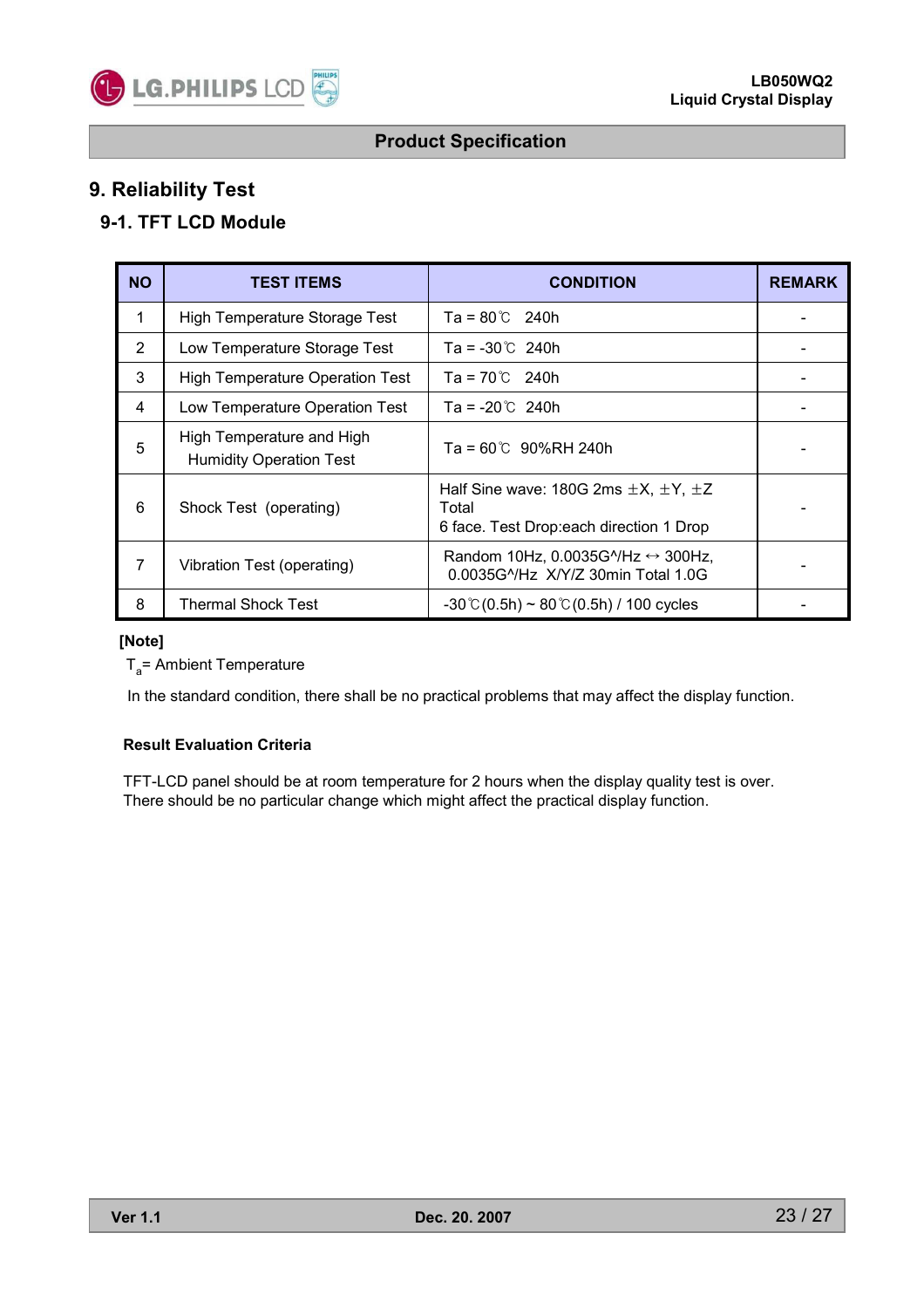

## 10. Outline Dimension

#### 10-1. Front View



#### 10-2. Rear View

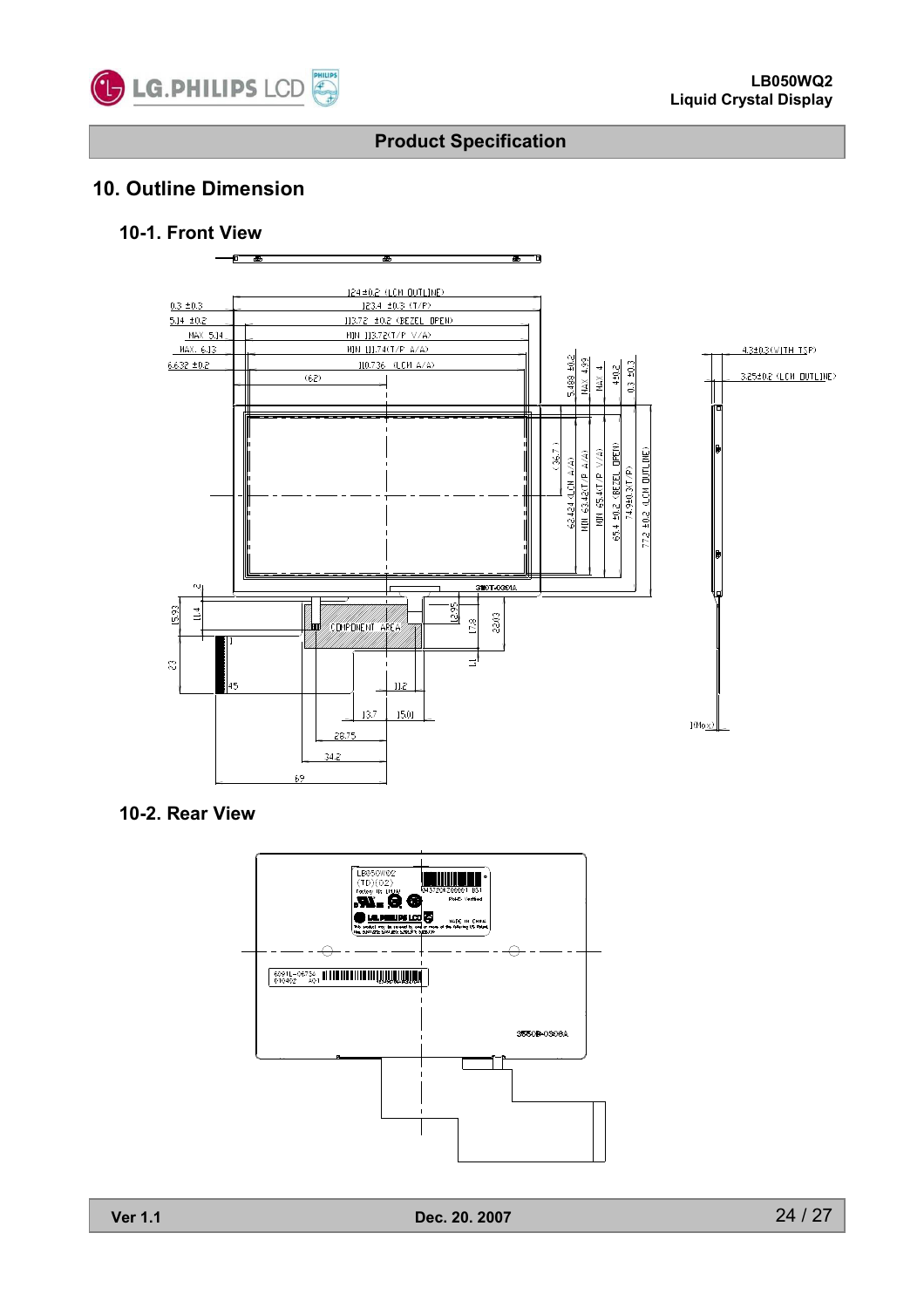

## 11-1. Packing Form

a) Package quantity in one box :96 pcs

b) Box Size : 475X348X175(mm)

## 11-2. Method of package

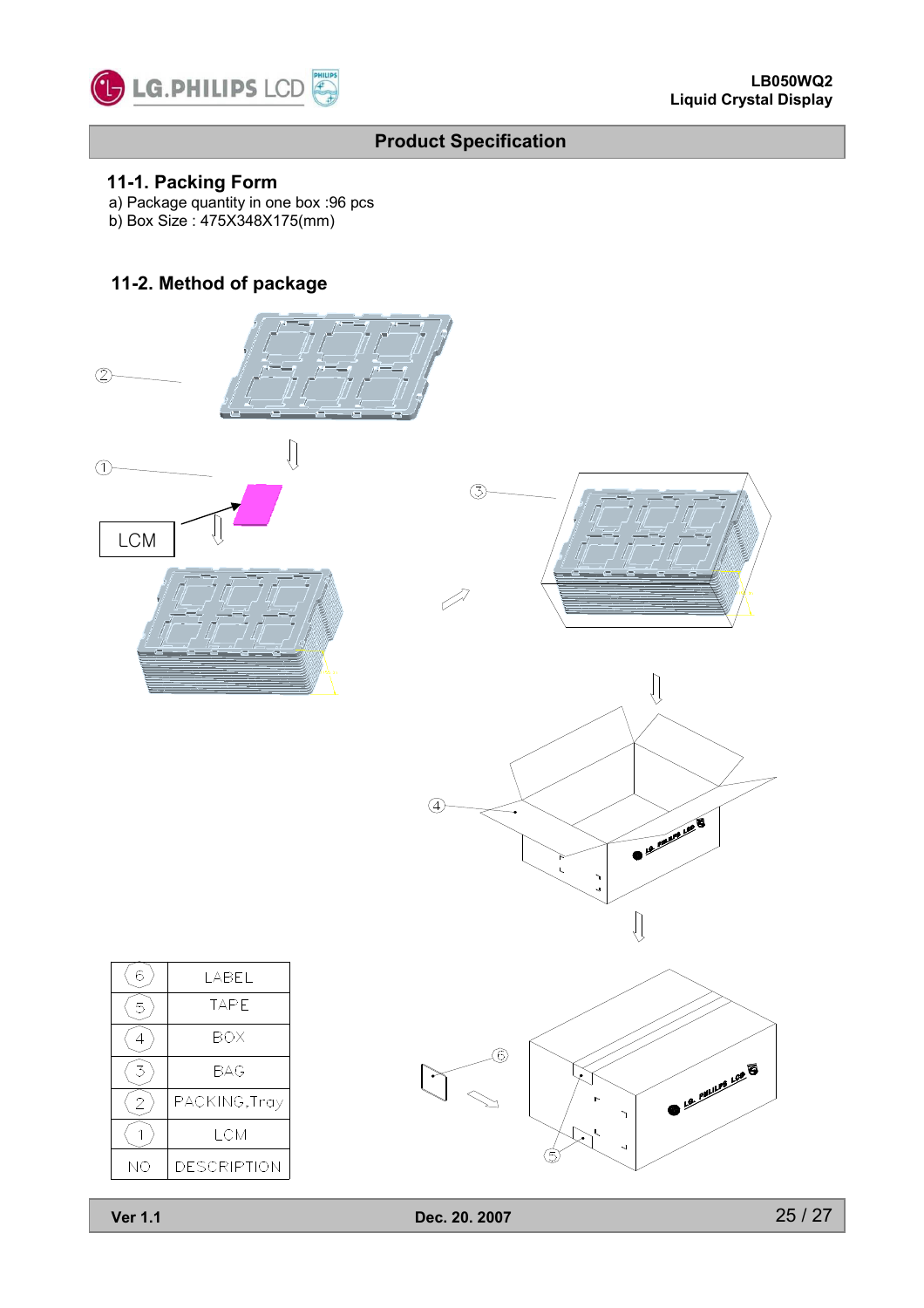### 12. Precautions

Please pay attention to the following when you use this TFT LCD module.

### 12-1. Mounting Precautions

(1) You should consider the mounting structure so that uneven force(ex. Twisted stress) is not applied to the module.

And the case on which a module is mounted should have sufficient strength so that external force is not transmitted directly to the module.

- (2) Please attach a transparent protective plate to the surface in order to protect the polarizer. Transparent protective plate should have sufficient strength in order to the resist external force.
- (3) You should adopt radiation structure to satisfy the temperature specification.
- (4) Acetic acid type and chlorine type materials for the cover case are not desirable because the former generates corrosive gas of attacking the polarizer at high temperature and the latter causes circuit break by electro-chemical reaction.
- (5) Do not touch, push or rub the exposed polarizers with glass, tweezers or anything harder than HB pencil lead. And please do not rub with dust clothes with chemical treatment. Do not touch the surface of polarizer for bare hand or greasy cloth.(Some cosmetics deteriorate the polarizer.)
- (6) When the surface becomes dusty, please wipe gently with absorbent cotton or other soft materials like chamois soaks with petroleum benzine. Normal-hexane is recommended for cleaning the adhesives used to attach front / rear polarizers. Do not use acetone, toluene and alcohol because they cause chemical damage to the polarizer.
- (7) Wipe off saliva or water drops as soon as possible. Their long time contact with polarizer causes deformations and color fading.
- (8) The metal case of a module should be contacted to electrical ground of your system.

### 12-2. Operating Precautions

- (1) The spike noise causes the mis-operation of circuits. It should be lower than following voltage :  $V=\pm 200$ mV(Over and under shoot voltage)
- (2) Response time depends on the temperature.(In lower temperature, it becomes longer.)
- (3) Brightness depends on the temperature. (In lower temperature, it becomes lower.) And in lower temperature, response time(required time that brightness is stable after turned on) becomes longer.
- (4) Be careful for condensation at sudden temperature change. Condensation makes damage to polarizer or electrical contacted parts. And after fading condensation, smear or spot will occur.
- (5) When fixed patterns are displayed for a long time, remnant image is likely to occur.
- (6) Module has high frequency circuits. Sufficient suppression to the electromagnetic interference shall be done by system manufacturers. Grounding and shielding methods may be important to minimized the interference.